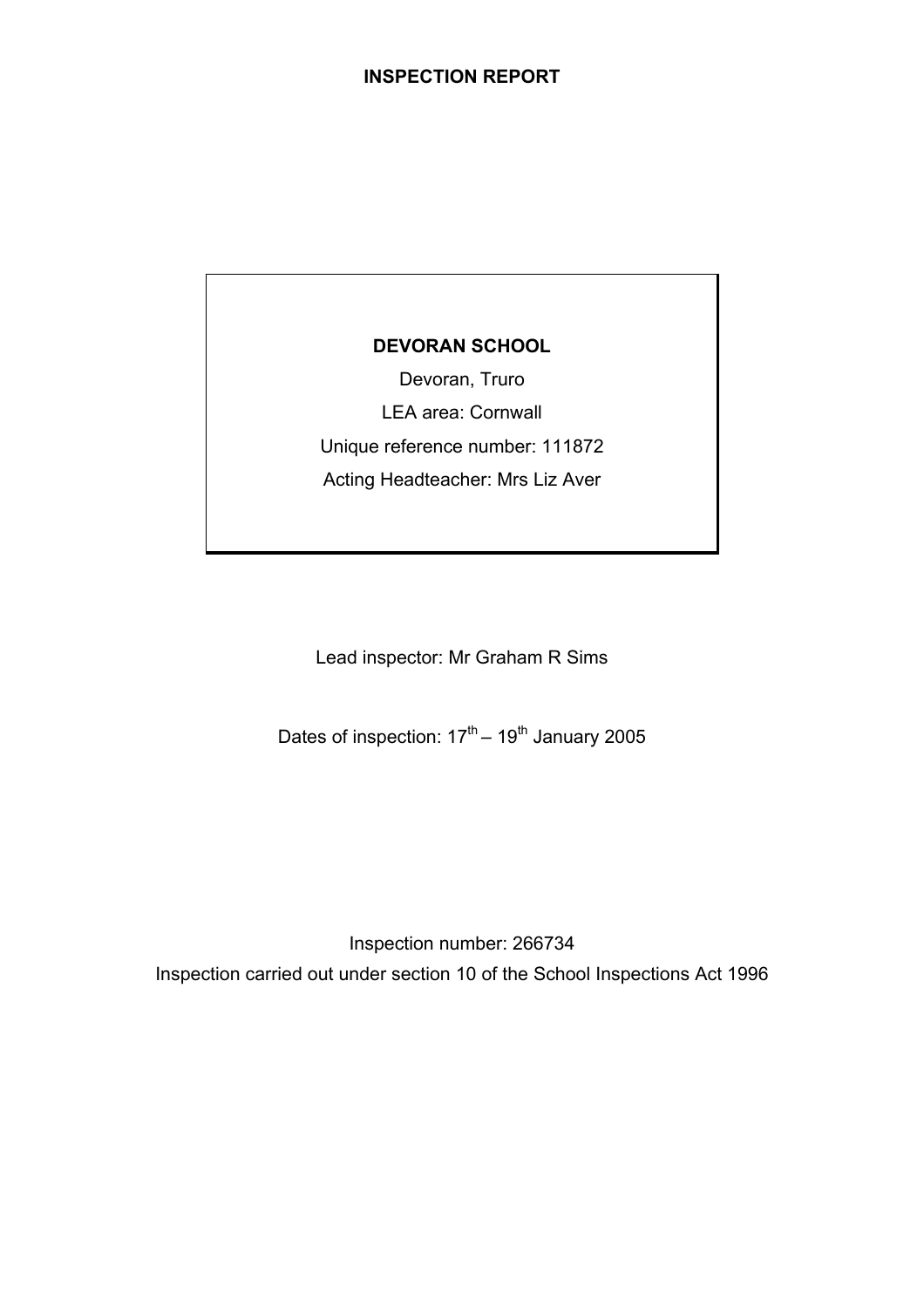### © Crown copyright 2005

This report may be reproduced in whole or in part for non-commercial educational purposes, provided that all extracts quoted are reproduced verbatim without adaptation and on condition that the source and date thereof are stated.

Further copies of this report are obtainable from the school. Under the School Inspections Act 1996, the school must provide a copy of this report and/or its summary free of charge to certain categories of people. A charge not exceeding the full cost of reproduction may be made for any other copies supplied.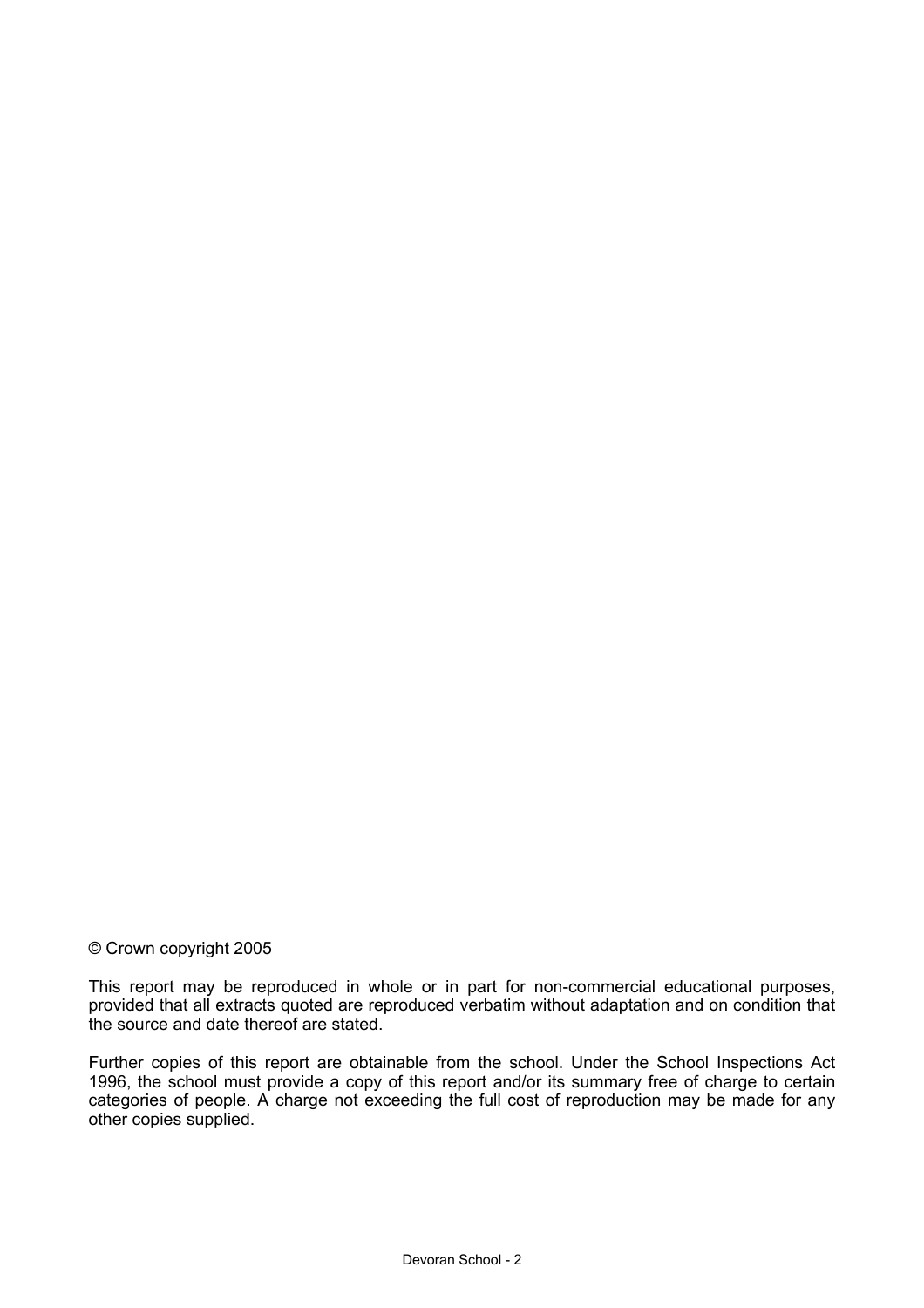# **INFORMATION ABOUT THE SCHOOL**

| Type of school:                                       | Primary                                                                    |
|-------------------------------------------------------|----------------------------------------------------------------------------|
| School category:                                      | Community                                                                  |
| Age range of pupils:                                  | 4-11 years                                                                 |
| Gender of pupils:                                     | Mixed                                                                      |
| Number on roll:                                       | 171                                                                        |
| School address:<br>Postcode:                          | Devoran School<br>Market Street<br>Devoran<br>Truro<br>Cornwall<br>TR3 6QA |
|                                                       |                                                                            |
| Telephone number:                                     | 01872 863223                                                               |
| Fax number:                                           | 01872863223                                                                |
| Appropriate authority:<br>Name of chair of governors: | The governing body<br>Mr Richard Williams                                  |

Date of previous inspection: 1<sup>st</sup> February 1999

# **CHARACTERISTICS OF THE SCHOOL**

Devoran School is situated in the small village of Devoran, between Truro and Falmouth, in Cornwall. Some pupils live in the village, but many come from a wide area around it. There are 171 boys and girls in the school between the ages of 4 and 11. The school is smaller than most primary schools, but is popular with parents and is over-subscribed. Up to Year 2, pupils are taught in single-age groups. Pupils in Years 3 to 6 are taught in mixed-age classes. Most pupils come from above average socio-economic backgrounds, and the proportion of pupils entitled to free school meals is well below the national average. Almost all pupils are of white British ethnic origin and no pupil is at an early stage of learning English. The proportion of pupils who join the school after the reception year or leave before the end of Year 6 is below the national average. One tenth of the pupils have been identified as having special educational needs, which is below average. Five pupils receive help from outside specialists for a range of needs, including dyslexia, communication difficulties and autism. Three of these pupils have a statement of special educational needs. Children are admitted into the reception class at the beginning of the year in which they have their fifth birthday, although parents may elect for their children to attend either full or part-time, in accordance with the LEA admissions policy. At the time of the inspection, all children were attending full-time. Children's attainment on entry to the reception class varies widely. Attainment of the current reception class was average on entry; the attainment of some older year groups was above average when they started school. Since the last inspection, there has been a significant turnover of staff. At the time of the inspection, the school had been without a substantive headteacher for four terms. Governors are preparing to appoint a new headteacher for September 2005, by which time the school will have been led for two years by the deputy headteacher in the capacity of acting headteacher. As part of a private finance initiative, the school will be relocating to a new site and new purpose-built premises in September 2007.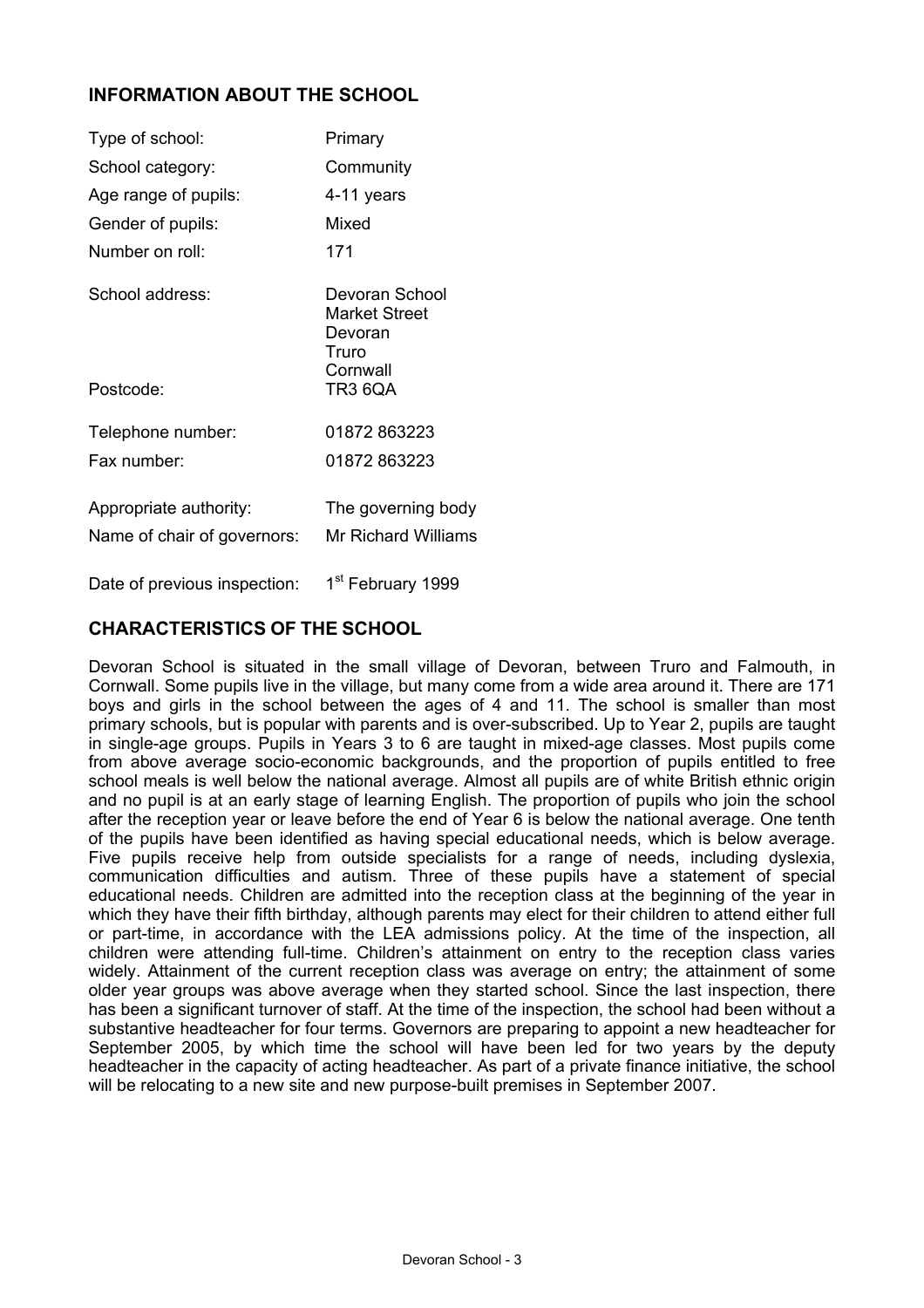# **INFORMATION ABOUT THE INSPECTION TEAM**

| Members of the inspection team |                | <b>Subject responsibilities</b> |                                                                                                                                                                                 |
|--------------------------------|----------------|---------------------------------|---------------------------------------------------------------------------------------------------------------------------------------------------------------------------------|
| 28899                          | Mr G R Sims    | Lead inspector                  | Art and design<br>Design and technology<br>Geography<br>History<br>Information and communication<br>technology<br>Music<br>Physical education                                   |
| 09086                          | Mrs R Watkins  | Lay inspector                   |                                                                                                                                                                                 |
| 20230                          | Mrs J Clayphan | Team inspector                  | <b>Mathematics</b><br>Foundation Stage curriculum<br>Special educational needs<br>Personal, social and health<br>education and citizenship<br>English as an additional language |
| 19302                          | Mrs C Perrett  | Team inspector                  | English<br>Religious education<br>Science                                                                                                                                       |

The inspection contractor was:

*Criterion School Inspections* 

*Juniper House 23 Abbots View Abbotswood CINDERFORD Gloucestershire GL14 3EG* 

Any concerns or complaints about the inspection or the report should be made initially to the contractor. The procedures are set out in the leaflet *'Complaining about Ofsted Inspections'*, which is available from Ofsted Publications Centre (telephone 07002 637833) or Ofsted's website (www.ofsted.gov.uk).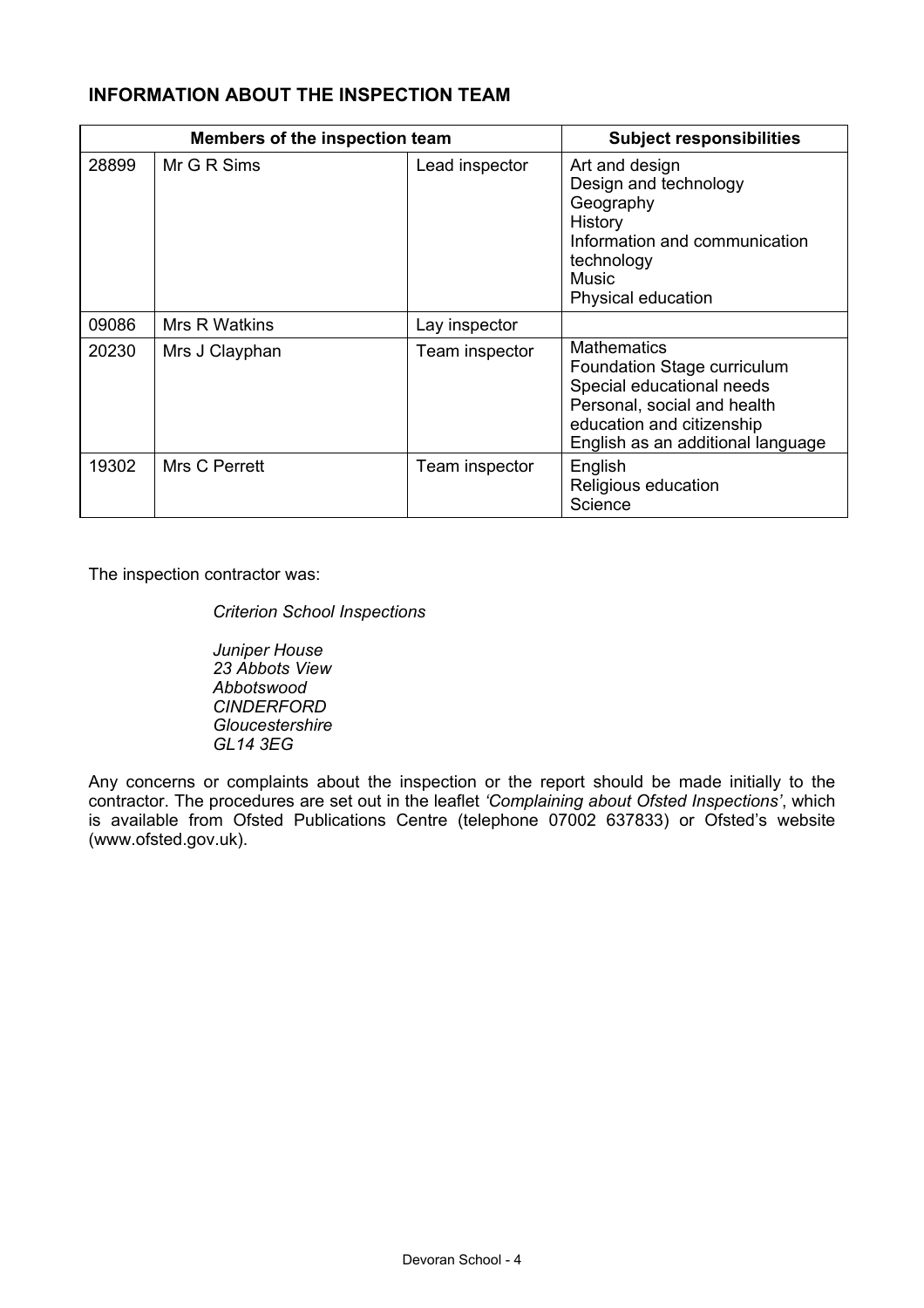| <b>PART A: SUMMARY OF THE REPORT</b>                                                                                               | 6-8       |
|------------------------------------------------------------------------------------------------------------------------------------|-----------|
| <b>PART B: COMMENTARY ON THE MAIN INSPECTION FINDINGS</b>                                                                          |           |
| <b>STANDARDS ACHIEVED BY PUPILS</b>                                                                                                | $9 - 12$  |
| Standards achieved in areas of learning and subjects<br>Pupils' attitudes, values and other personal qualities                     |           |
| <b>QUALITY OF EDUCATION PROVIDED BY THE SCHOOL</b>                                                                                 | $12 - 18$ |
| Teaching and learning<br>The curriculum<br>Care, guidance and support<br>Partnership with parents, other schools and the community |           |
| <b>LEADERSHIP AND MANAGEMENT</b>                                                                                                   | 18-20     |
| PART C: THE QUALITY OF EDUCATION IN AREAS OF LEARNING AND<br><b>SUBJECTS</b>                                                       | 21-33     |
| AREAS OF LEARNING IN THE FOUNDATION STAGE                                                                                          |           |
| <b>SUBJECTS IN KEY STAGES 1 AND 2</b>                                                                                              |           |
| <b>PART D: SUMMARY OF THE MAIN INSPECTION JUDGEMENTS</b>                                                                           | 34        |

Page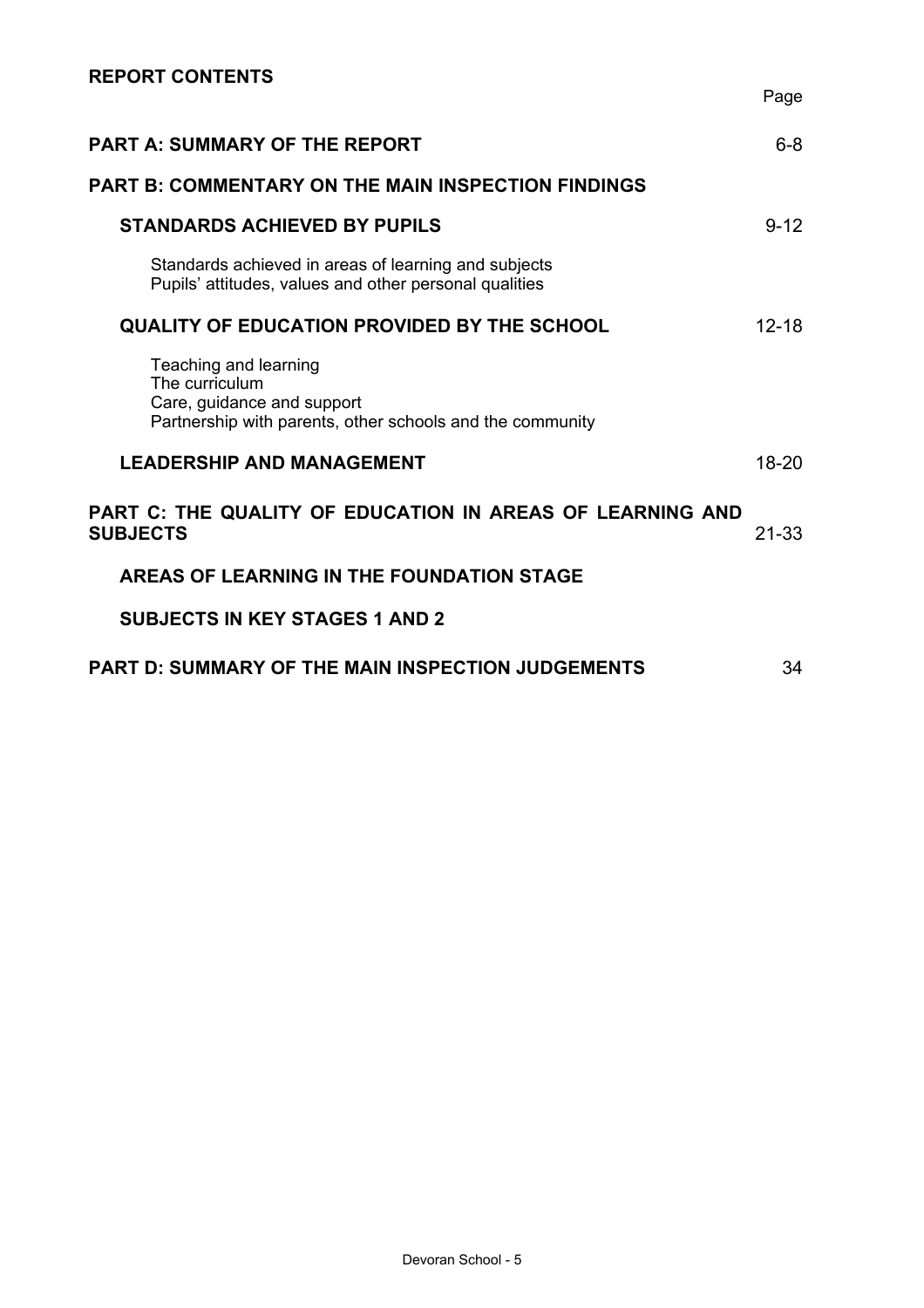# **PART A: SUMMARY OF THE REPORT**

## **OVERALL EVALUATION**

**Devoran School is a good school**. Very well behaved pupils achieve well, reaching above average standards by the time they leave the school. The overall quality of the teaching is good. The acting headteacher has provided good leadership through a period of significant change, helping the school to maintain its very good ethos. The school provides good value for money.

The school's main strengths and weaknesses are:

- The school's very good ethos is characterised by the pupils' very positive attitudes and the very friendly, caring atmosphere in which very good relationships are paramount.
- The acting headteacher, with good support from the governors, has enabled the school to tackle its most important priorities well during a period of change and staff turnover.
- Because of very good teaching, children in the reception class make rapid progress and achieve standards which are well above those expected.
- In Years 1 to 6, teachers provide good teaching which enables pupils to make good progress, and they are particularly successful in engaging pupils' interest through practical involvement.
- Staff have worked hard, and successfully, to rectify weaknesses highlighted by poor English results in 2004, but do not do enough to develop pupils' literacy skills across the curriculum.
- The marking of pupils' work in English is often detailed and helpful, but teachers do not provide enough critical feedback to show pupils how to improve their work in other subjects.
- Teaching assistants are very effective, working very closely with teachers, helping them to identify and meet the needs of individual pupils.
- The school provides a very good range of additional activities, but the planning of the formal curriculum lacks balance and does not allow some subjects to be taught in sufficient depth.
- There have been significant improvements in the provision for information and communication technology, but it is still not used enough as a tool for learning across the curriculum.
- Very good partnerships with parents, other schools and the local community contribute much to the pupils' education.

Improvement since the last inspection has been satisfactory. The school has dealt effectively with the previously identified issues, although some of the improvements, such as the development of information and communication technology and a formalised system for monitoring and evaluating the curriculum, teaching and learning, have only recently been instigated and have not had sufficient time to have a marked impact on pupils' attainment and progress. The quality of teaching for children in the reception class has improved significantly. Standards at the end of Year 2 have risen, particularly in reading, but standards in English at the end of Year 6 have fallen.

### **STANDARDS ACHIEVED**

Overall, standards are above average, and **pupils of all capabilities achieve well**.

The levels of skill shown by children when they start school vary considerably. The overall attainment of children in the current reception class was average at the start of the year. Children make very good progress and achieve very well, particularly in their personal, social and emotional development, communication, language and literacy, and mathematical development, and standards are likely to be well above average by the time they start Year 1.

The school's national test results at the end of Year 2 have improved since the last inspection at a similar rate to other schools in mathematics and writing, but much more markedly in reading. The results in 2004 were well above the national average in reading and just above average in writing and mathematics. Inspection findings indicate that standards are above average in English and science and average in mathematics. Overall, pupils are achieving well.

Since the last inspection, the school's national test results at the end of Year 6 have fallen significantly in English. They have improved in science and marginally in mathematics, but not as much as in other schools. The results in 2004 were well below the national average in English, average in mathematics and above average in science. When compared with similar schools, the results were well below average overall, and amongst the bottom five per cent of schools in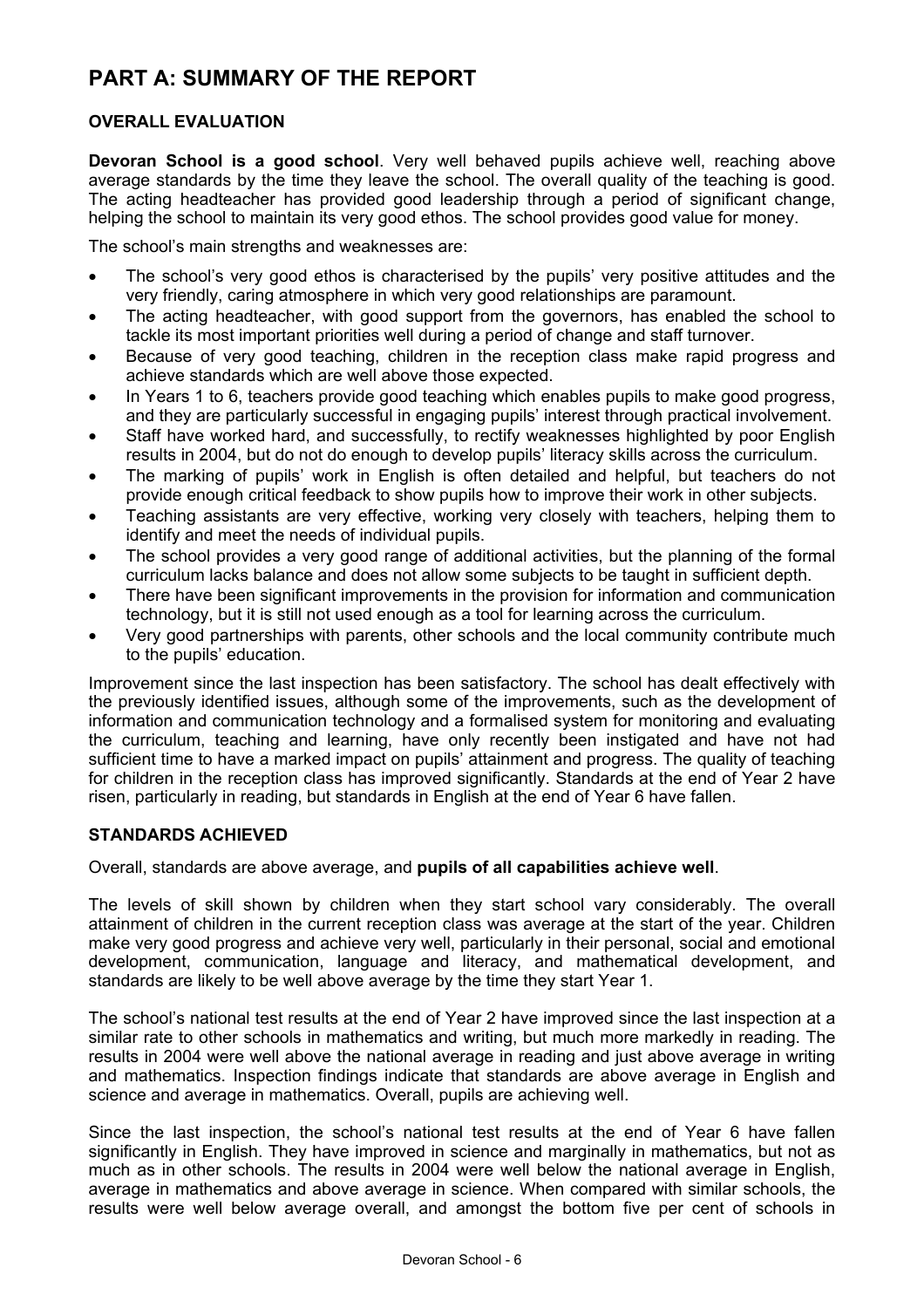English  $(E^*)$  in the table below). Inspection findings indicate that the school's actions to rectify weaknesses identified in the most recent tests have been effective and that standards are now above average in English, mathematics and science.

| <b>Results in National</b><br>Curriculum tests at the end |      | similar schools |    |
|-----------------------------------------------------------|------|-----------------|----|
| of Year 6, compared with:                                 | 2002 | 2004            |    |
| English                                                   |      |                 | F* |
| <b>Mathematics</b>                                        |      |                 |    |
| Science                                                   |      |                 |    |

*Key: A - well above average; B – above average; C – average; D – below average; E – well below average Similar schools are those whose pupils attained similarly at the end of Year 2.* 

Although still only at an average level, standards in information and communication technology are improving now that the school has resolved a series of difficulties with its resources. Standards in religious education are average. Pupils' investigative skills are a particular strength in science. Reading, speaking and listening skills are strong throughout the school, but pupils do not apply their writing skills well in subjects other than English. Good standards are achieved in aspects of physical education. Pupils with special educational needs make good progress.

**Provision for pupils' spiritual, moral, social and cultural development is very good.** Very good foundations for children's personal development are laid in the reception class, and pupils' attitudes and behaviour throughout the school are very good. Relationships amongst pupils and between pupils and staff are very good. A friendly, respectful and joyful atmosphere pervades the school. The level of attendance is above average and punctuality is satisfactory.

## **QUALITY OF EDUCATION**

**The school provides a good quality of education. The overall quality of teaching and learning throughout the school is good** and the quality of the curriculum is satisfactory. The teaching is very good for children in the reception class. The teaching in well over three-quarters of the lessons seen during the inspection was good or better. This is testimony to the school's efforts to improve the quality of the teaching following disappointing results in 2004 and to the way it has dealt with changes in staffing and managed the induction of a number of newly qualified teachers. The teachers are conscientious and hard working and prepare well for their lessons. They engage pupils' attention well and make learning interesting. However, the planning of the curriculum is not flexible or innovative enough. Timetabling arrangements allocate too much time to English-related activities and not enough time to developing work in depth in other subjects. Teachers also miss opportunities to relate work in one subject to what is being covered in another. This applies particularly to the development of pupils' writing and information technology skills. Whilst the teachers are making increasingly good use of new technology themselves, there are not enough opportunities for pupils to use technology to help them with their learning. Teachers have been trying out new approaches to marking, but the current arrangements are not broad enough in their scope and do not give pupils a clear enough indication of what they need to improve or sufficient opportunity to revise their work. Little is done to improve the quality of pupils' writing in the context of other subjects, and this detracts from the good work done in English lessons. Well-trained and highly effective teaching assistants are deployed well, and make a significant contribution to pupils' learning, particularly for less able pupils and those with special educational needs. The school provides a very good range of additional opportunities for learning beyond the formal curriculum, including extra-curricular activities, school trips and residential visits.

Overall, the school's accommodation and resources are satisfactory. Much care is taken over the way the buildings and classrooms are presented, and this creates an attractive learning environment. However, the school lacks outdoor facilities, there is no room for pupils to be taught outside the classroom, and the computer suite, although a significant improvement on what was previously available, is so cramped that it impedes effective learning. The problems should be solved when the school moves to new premises in September 2007.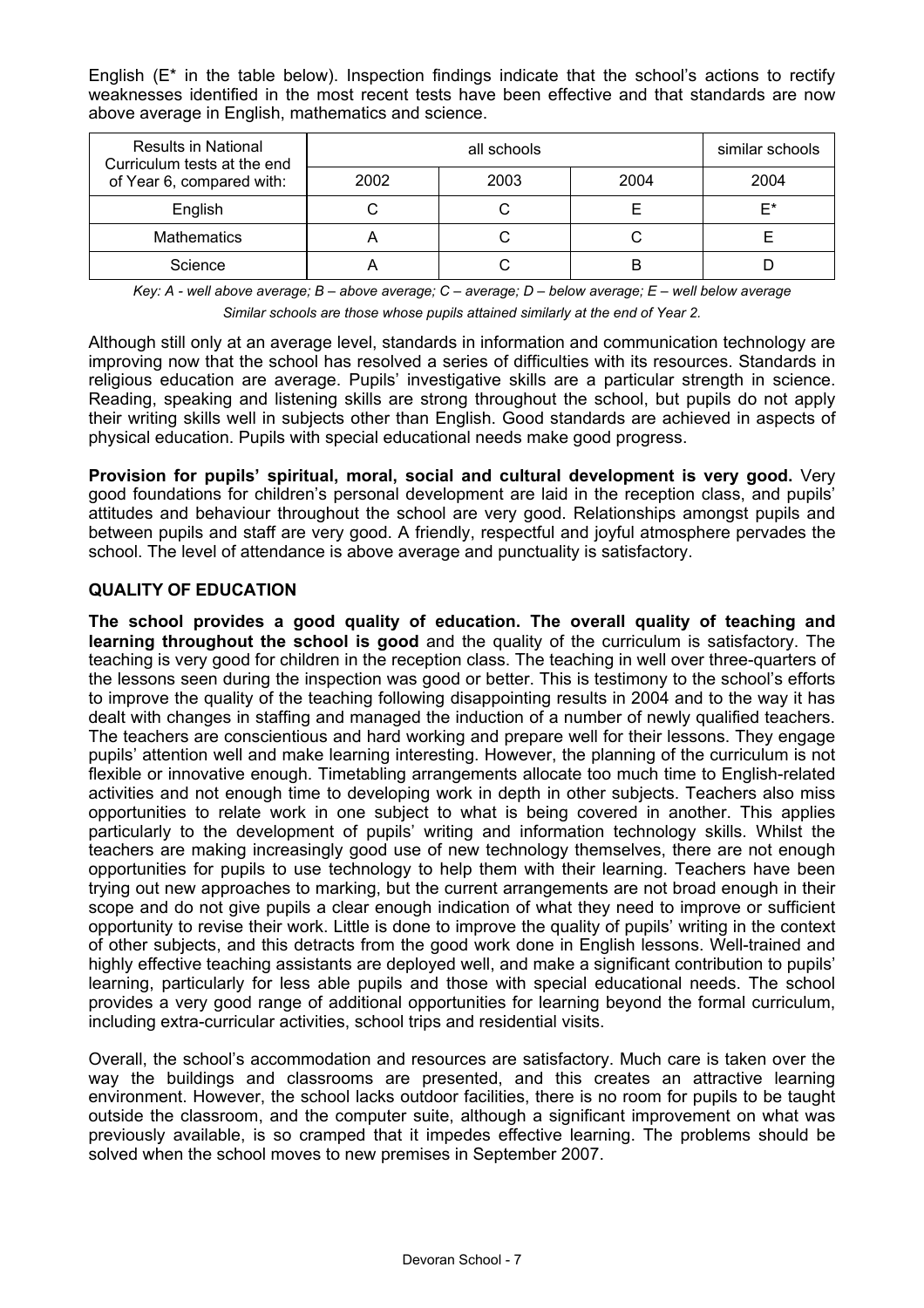The school has very good procedures to ensure pupils' care, welfare, health and safety. It provides them with good support, advice and guidance, and has good systems for seeking the views of the pupils. The school has very good links with parents, other schools and the local community.

### **LEADERSHIP AND MANAGEMENT**

**The overall quality of leadership and management is satisfactory.** At the time of the inspection, the school had been without a substantive headteacher for a year and a half. During this time, however, the acting headteacher has provided good leadership, maintaining the very good ethos of the school and dealing well with the school's main priorities, such as improving the quality of pupils' writing. She has ensured that new and inexperienced staff have integrated quickly and well into an effective team. The leadership provided by other staff is satisfactory, mainly because many responsibilities have only recently been taken over and some subject areas have been without a designated coordinator because of changes in staffing. The management of the school is satisfactory, but improving after a period during which insufficient attention was given to monitoring the quality of the school's work. New procedures are now in place, but have not been in operation long enough to have had a significant impact on improving pupils' attainment and progress. Governance of the school is good. The governors have recently started to become much more involved in finding out what happens within the school and in holding the school to account, and now have a much clearer picture than before of the school's strengths and weaknesses. Governors have shown good vision and been very active in negotiations and consultation over the school's impending move to new premises. The governing body ensures that the school fulfils statutory requirements.

### **PARENTS' AND PUPILS' VIEWS OF THE SCHOOL**

The views expressed at the pre-inspection meeting for parents were very positive, and the results of the school's own questionnaire indicate that parents are generally very pleased with the education the school offers. A fifth of the parents would like to be better informed about how their children are getting on and a few parents expressed concern that there were some incidents of bullying. The inspection team did not share parents' concerns. Teachers are very willing to discuss pupils' progress with their parents and annual reports give detailed information about pupils' achievements. Behaviour and relationships within the school are very good and the pupils' own comments indicate that they feel safe within the school environment and have confidence that any issues will be dealt with quickly and fairly.

Pupils enjoy coming to school, and their positive attitudes to work and eager participation in extracurricular activities indicate that they are very pleased with what the school offers them.

#### **IMPROVEMENTS NEEDED**

The most important things the school should do to improve are:

- Provide and make better use of opportunities to develop pupils' writing skills through subjects other than English.
- Provide pupils with clearer feedback on how to improve their work and the quality of their writing in subjects other than English.
- Improve the balance and organisation of the curriculum to make better use of cross-curricular opportunities and ensure that teachers have time to teach all subjects in sufficient depth.
- Make better use of information and communication technology as a tool for learning across the curriculum.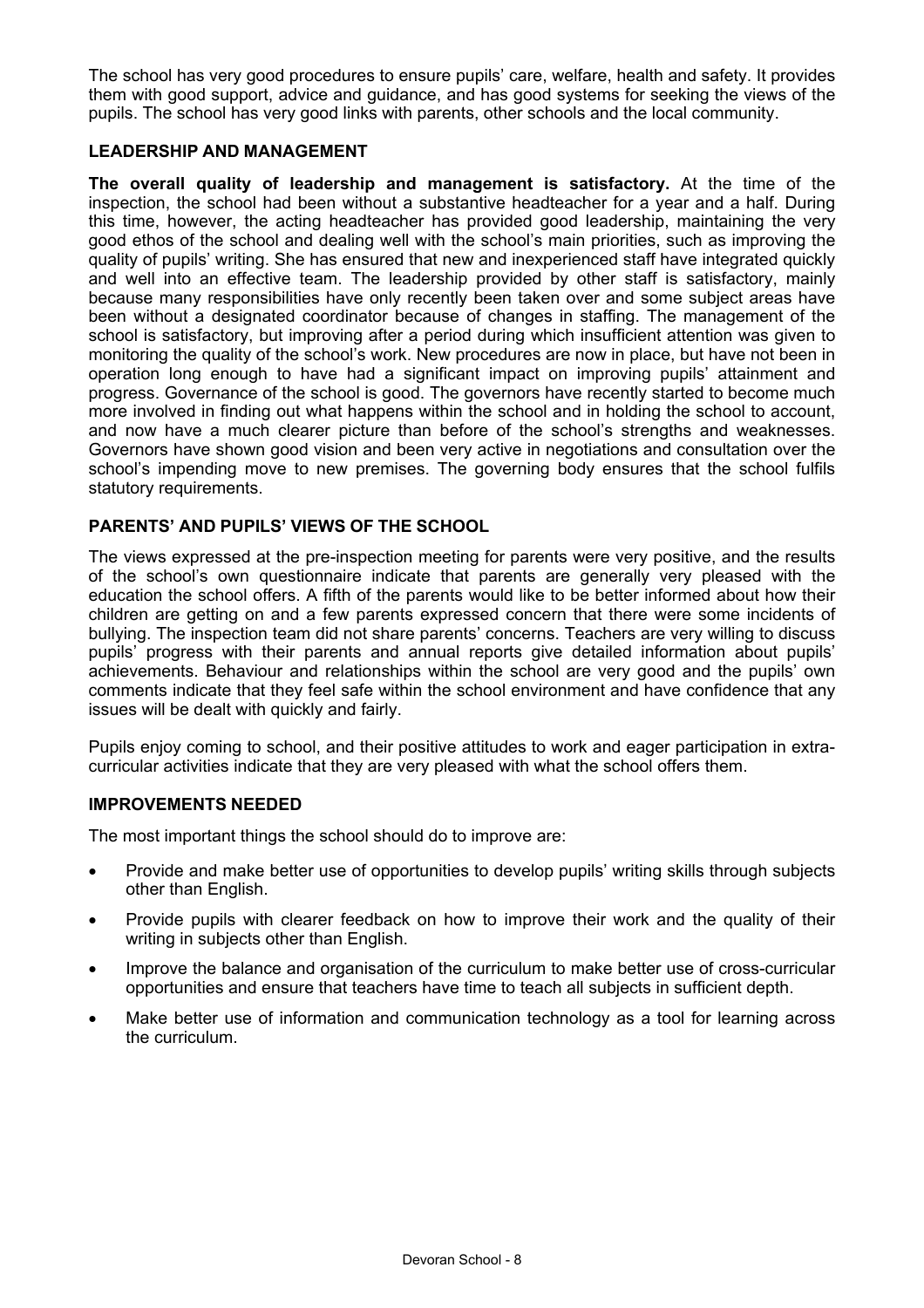# **PART B: COMMENTARY ON THE INSPECTION FINDINGS**

# **STANDARDS ACHIEVED BY PUPILS**

## **Standards achieved in areas of learning, subjects and courses**

Overall, standards are above average and pupils of all capabilities achieve well throughout the school.

### **Main strengths and weaknesses**

- Children in the reception class achieve very well and reach standards which are well above those expected for their age, a significant improvement since the last inspection.
- Standards have improved in Years 1 and 2, particularly in reading, and pupils make good progress overall.
- Standards in English at the end of Year 6 have fallen significantly since the last inspection, but are improving again as a result of recent initiatives.
- Pupils of all capabilities make good progress because their needs are identified and support is provided.

#### **Commentary**

- 1. The attainment of children when they start their primary education at Devoran varies widely. In some year groups, the overall level of attainment when children started school was above average. In others, including the current reception class, it was average. There has been a significant improvement in the school's provision for its youngest children since the last inspection, and children are making much better progress and achieving higher standards than before. During their year in the reception class, children achieve very well, particularly in terms of their personal, social and emotional development, communication, language and literacy, mathematical development and their knowledge and understanding of the world. Standards in these areas of learning are set to be well above average by the time children start Year 1, a further improvement on their attainment in previous years. Standards are not as high in terms of children's physical development, where lack of external facilities restricts the opportunities available for the development of children's gross motor skills<sup>1</sup>. Nevertheless, there are good opportunities for children to develop their fine motor skills, and achievement in this aspect of their physical development and in their creative development is good. One of the key features of the reception class is the way children are integrated so quickly into school life and develop an enjoyment of school which lays very good foundations for their future learning.
- 2. Although they have fluctuated since the last inspection, the school's results at the end of Year 2 have improved as much as in other schools in mathematics and writing, but much more markedly in reading. Well-structured reading sessions, where teachers make very good use of their time and where teaching assistants are well deployed, contribute strongly to pupils' progress in reading, as does very good parental involvement with this aspect of pupils' learning. The school's national test results in 2004 were well above the national average in reading. The results were just above average in writing and mathematics, having fallen, over the last two years, from their high point in 2002, when results in reading, writing and mathematics were well above the national average. When compared with the results of similar schools, the results in 2004 were above average in reading and below average in writing and mathematics. The great majority of the pupils achieved the minimum level expected in all three areas, and around a third exceeded the expected level in reading and mathematics.

<sup>1</sup> **Motor skills –** A motor skill is an action that involves the movement of muscles in the body. Gross motor skills are larger movements involving the arm, leg, or feet muscles or the entire body; crawling, running, and jumping are gross motor skills. Fine motor skills are those smaller actions like picking things up between the thumb and finger or the lips and tongue to taste and feel objects.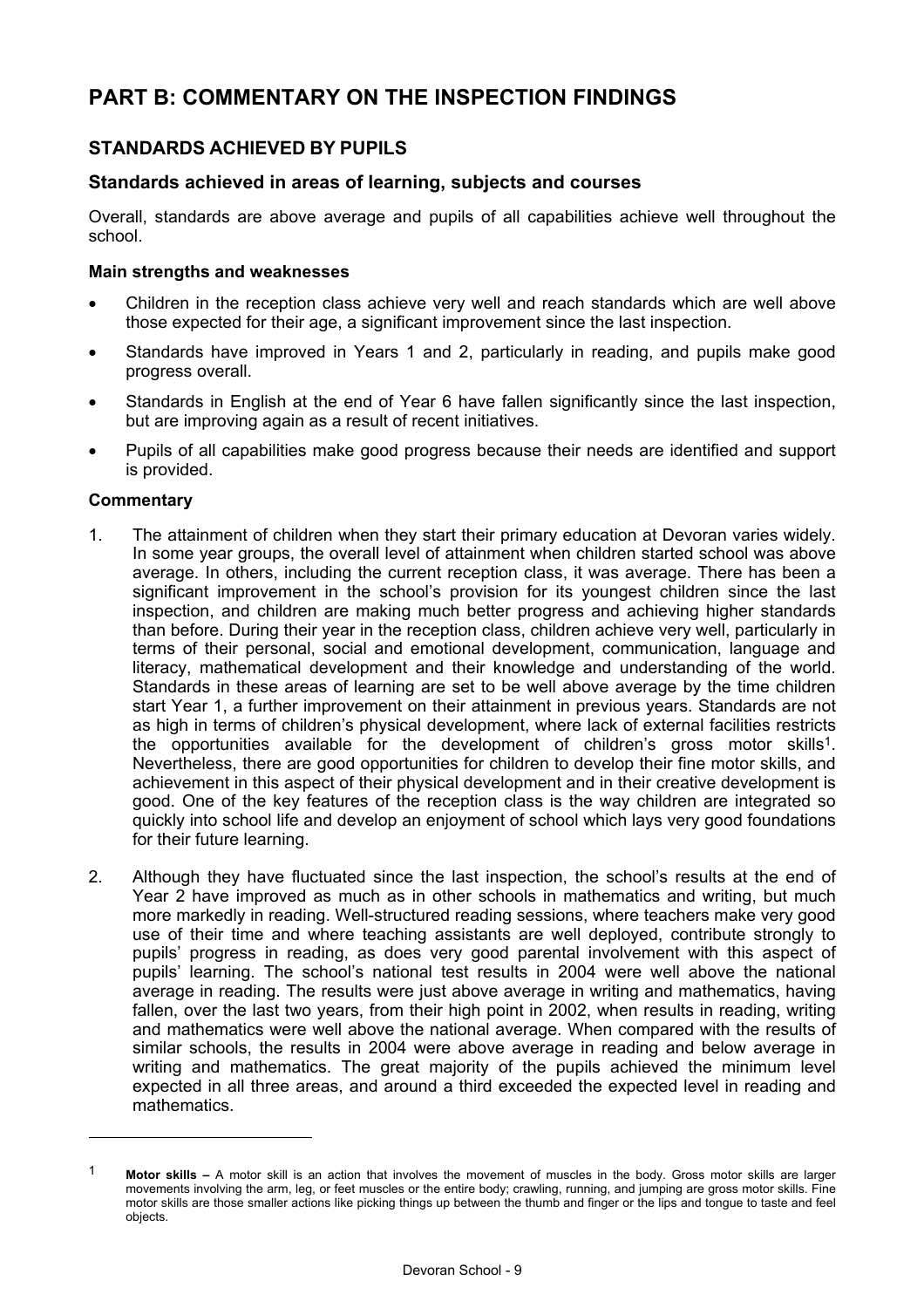#### *Standards in national tests at the end of Year 2 – average point scores2 in 2004*

| Standards in:      | School results | National results |
|--------------------|----------------|------------------|
| Reading            | 17.3 (18.4)    | 15.8(15.7)       |
| Writing            | 14.9 (15.4)    | 14.6 (14.6)      |
| <b>Mathematics</b> | 16.7(18.0)     | 16.2 (16.3)      |

*There were 24 pupils in the year group. Figures in brackets are for the previous year.* 

- 3. Inspection findings indicate that standards at the end of Year 2 are above average in English and science and average in mathematics. Reading continues to be the major strength in English, but standards in writing are improving as a result of the emphasis given to this aspect of pupils' work in recent months. Overall, pupils of all capabilities are achieving well.
- 4. Results in the national tests at the end of Year 6 in mathematics and science have fluctuated considerably over the last five years, but were marginally better in mathematics in 2004 and markedly better in science than at the time of the last inspection. In mathematics, the results were just above the national average in 2004, whereas in science they were clearly above average. When compared with similar schools on the basis of pupils' prior attainment at the end of Year 2, the results were below average in mathematics and well below average in science. The picture in English is somewhat different, as there has been a dramatic decline in the school's results over the last five years. In 2004, the results were well below the national average and were amongst the bottom five per cent of schools whose pupils had achieved similar results at the end of Year 2. The school sets itself realistic targets which contain an appropriate level of challenge. It was successful in meeting its targets for the proportion of pupils achieving the expected Level 4 in mathematics in 2004, but fell well short of its targets in English. The school faced a number of difficulties in the year leading up to the 2004 tests which had a particular impact on pupils' achievement in Year 6. Not only was the school without a substantive headteacher for the whole of the year, but the Year 6 teacher left part-way through the school year, causing inevitable disruption to the pupils' preparations for their tests. There were, however, also some underlying problems in English, factors which the school has recognised and has worked hard to eradicate during the current year.

| Standards in:      | School results | National results |
|--------------------|----------------|------------------|
| English            | 24.8 (26.8)    | 26.9 (26.8)      |
| <b>Mathematics</b> | 27.4 (27.4)    | 27.0 (26.8)      |
| Science            | 29.7 (29.0)    | 28.6 (28.6)      |

*Standards in national tests at the end of Year 6 – average point scores in 2004* 

*There were 27 pupils in the year group. Figures in brackets are for the previous year.* 

5. Inspection findings show that standards in the current Year 6 are improving once again and are above average in English, mathematics and science. There has been particular improvement during the current year in English as a result of the measures taken by the school to improve the standard of pupils' writing. Pupils of all capabilities are achieving well in Years 3 to 6. Pupils' investigative skills are a particular strength in science, and their reading, speaking and listening skills are strong. Whilst pupils are developing much better

<sup>2</sup> **Average point scores** are used as a way of comparing fairly the performance of pupils in one school with those in another. The level achieved by each pupil in the national tests is converted into a points score. The points achieved by all of the pupils are added together and divided by the number of pupils who took the test to arrive at an average point score. An average point score of 15 at the end of Year 2 is equivalent to a middle of the range Level 2, which is the standard expected of seven-year-old pupils. At the end of Year 6, an average point score of 27 is equivalent to Level 4, the national expectation for eleven-year-olds.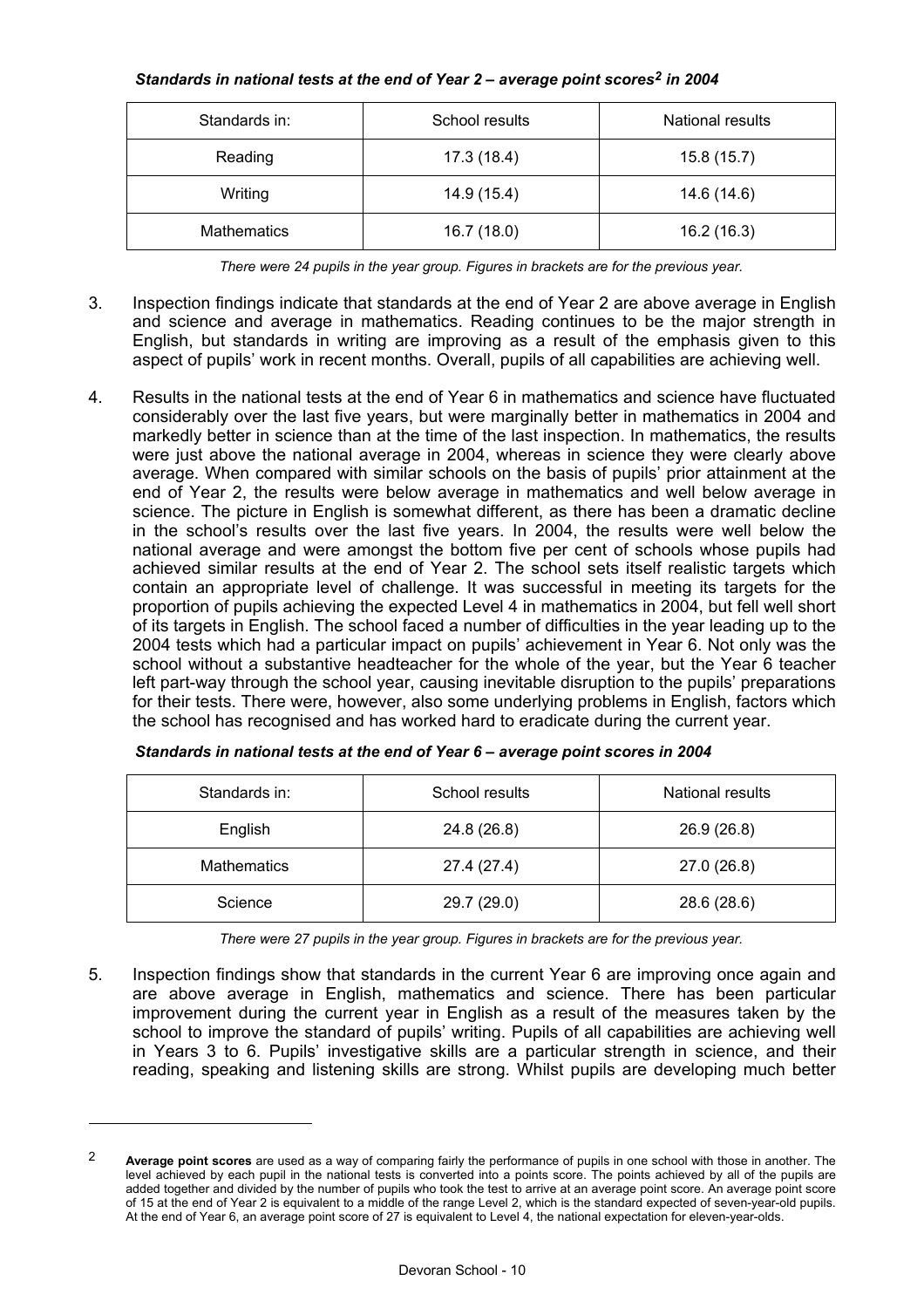writing skills and produce some good quality work in English, they do not apply their skills well when writing for subjects such as history, geography, religious education and science.

- 6. The school has good procedures to ensure that all pupils are making progress. Teaching assistants play a crucial part in helping teachers to identify pupils who have not understood the main objectives for the lesson, and provide additional follow-up assistance when necessary. Pupils with special educational needs achieve well and make good progress in the sessions where they are supported. Their individual education plans have appropriate targets so they are only given specialist help in those areas where their development is behind that of their peers. Therefore, while their attainment in some subjects may be below average for their class, in others they may perform at higher levels because they are given appropriate challenges. Over the last three years, girls have achieved markedly better results than boys in English at the end of Year 6, and have also achieved better results in mathematics and science. The school is aware of the differences and is now focusing on ensuring that the teaching meets the needs of all pupils through varying teaching styles and taking account of the fact that some pupils learn better through a kinaesthetic approach to teaching, rather than the more traditional visual and auditory approaches. Nothing of concern was noted during the inspection to suggest that one group is more favoured than another.
- 7. Throughout the school, pupils make satisfactory progress in religious education and standards are in line with the expectations of the locally agreed syllabus. This represents an improvement since the last inspection, when there were gaps in the pupils' knowledge and understanding because aspects of the curriculum were not taught. Standards have also improved in information and communication technology, another of the main areas for development identified in the previous inspection report. The school has overcome many obstacles and pupils are currently achieving satisfactorily and reaching the levels expected at the end of Years 2 and 6. Standards in art and design, design and technology, geography, history, music and physical education were not evaluated in depth. Whilst there is evidence of good work in all of these subjects, pupils do not develop the breadth of knowledge and understanding in some of them because the time allocated to them is limited. Indications are that high standards are achieved in several aspects of physical education.

### **Pupils' attitudes, values and other personal qualities**

The school's provision for pupils' spiritual, moral, social and cultural development is very good. Pupils' attitudes to school and their behaviour are very good. Other aspects of their personal development are very good overall. Attendance is good and punctuality is satisfactory.

#### **Main strengths and weaknesses**

- Attitudes and behaviour of the youngest children have improved considerably since the previous inspection.
- Pupils of all ages behave very well and enjoy learning because of the good teaching they experience.
- Pupils are helped to gain a very good understanding of right and wrong, and this is very apparent in the consideration they show towards others' feelings and needs.

#### **Commentary**

8. Parents are very happy with the way their children enjoy coming to school. The very good teaching children experience in the reception class captures their interest right from the start. They are very well behaved in response to the clear and consistent guidance of staff. They relate very pleasantly to each other and to adults. They follow classroom routines readily and engage with enjoyment in the range of activities organised for them. Firm foundations are established for their continued good attention to learning as they progress into other year groups. Behaviour of reception-aged children has improved considerably since the previous inspection, when weak teaching at times left them confused about what conduct was acceptable. Nearly all children are likely to exceed the expected goals for their personal, social and emotional development by the time they start Year 1.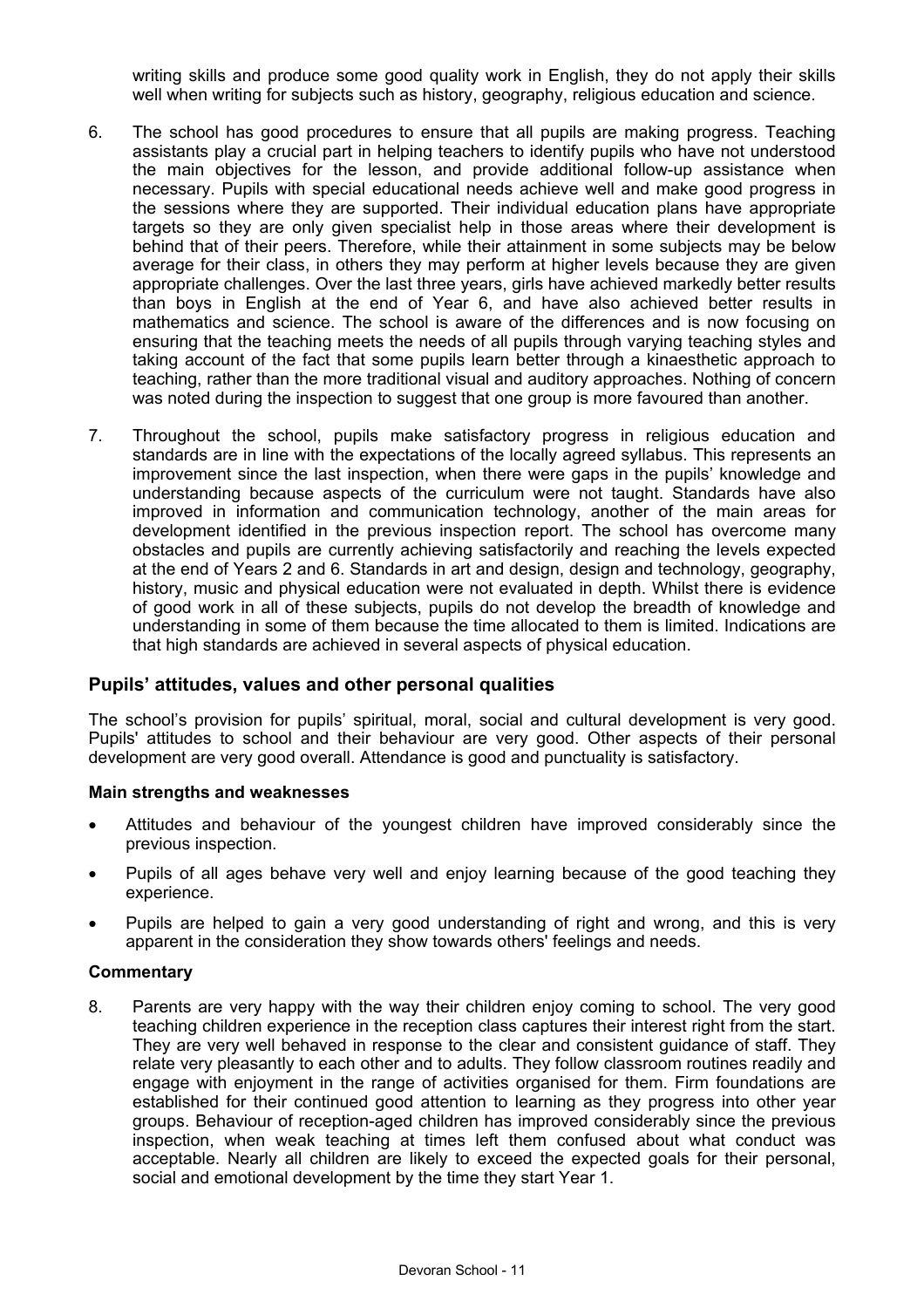- 9. Teachers skilfully uphold high expectations of behaviour in all the other classes as well, so that attitudes and behaviour remain very strong features of the school, as at the previous inspection. In lessons, pupils co-operate willingly with staff and their attention seldom wanders. They persevere well with their tasks, helping each other when this is part of the lesson. They mostly find it easy to conform because they understand well what is expected and the activities are calculated to capture their interest. Rarely, if a teacher's explanation is perhaps a bit lengthy, pupils may become a little restless. However, any small lapses are soon quietly corrected by the teacher or classroom assistant. Pupils with special educational needs work with as much enthusiasm as others, because their tasks and the level of support are matched to their needs. Parents are nearly all happy with standards of behaviour. There have been no exclusions at all in the past three years. A few parents mention concerns about bullying; however, this seldom arises. A few pupils occasionally become overboisterous in their play, but staff capably resolve any incidents. Pupils can remember occasional instances of name calling. However, they know they can tell staff about such worries. They are very happy with the way staff will intervene to restore the usual very good relationships. In addition to its already very good response to any hint of bullying, the school is using the 'healthy schools' initiative to help it research any possible issues still more thoroughly.
- 10. An important factor in the very effective promotion of pupils' personal development is the way staff instil a sense of right and wrong. Pupils understand the rules that they themselves help to write. They readily follow them because they understand that misbehaviour is unfair to others. Friendliness towards each other is constantly encouraged. For instance, teachers often ask pupils to discuss some aspect of their work with a partner. This builds their ability to relate to others and to consider each other's feelings and points of view, as well as helping progress with learning. Care for others is very evident when older pupils help look after younger ones in the playground.
- 11. The school takes good steps to help pupils understand something of how people live in other parts of the world. For instance, there is a long-term project to fund a teacher in a Nepalese school. Pupils' sense of responsibility towards others is very evident in their enthusiastic approach towards such efforts to help those in need. They choose some projects themselves. Older pupils were eager to explain how pupils throughout the school were finding their own ways to raise funds for survivors of the tsunami disaster. Their sympathy for others' needs was very evident as they explained the contents of the shelter boxes that they were going to fund for people left homeless.
- 12. Pupils' spiritual understanding benefits considerably because of the sensitivity they are helped to develop for others' needs and feelings. It is fostered also in religious education and in assemblies, when they learn about Christianity and something of other world religions as well. They speak with good respect of cultures and beliefs that differ from their own, even though their understanding of the range of ethnicity and cultures contributing to life in their own country is a little shallow.
- 13. Attendance has improved somewhat since the previous inspection and is now above that seen in other schools. Parents recognise the importance of regular attendance. They generally show a very good commitment to making sure their children arrive each day in good time and do not stay away without good cause. However, a few pupils sometimes arrive a little late. Absences for term-time holidays have some impact on overall attendance levels.

# **QUALITY OF EDUCATION PROVIDED BY THE SCHOOL**

The quality of education provided by the school is good. The overall quality of teaching and learning is good. The school provides a satisfactory curriculum, which is enriched by a very good variety of activities outside the normal curriculum. The staff provide a very good level of care for the pupils. The school's links with parents, other schools and the local community are very good.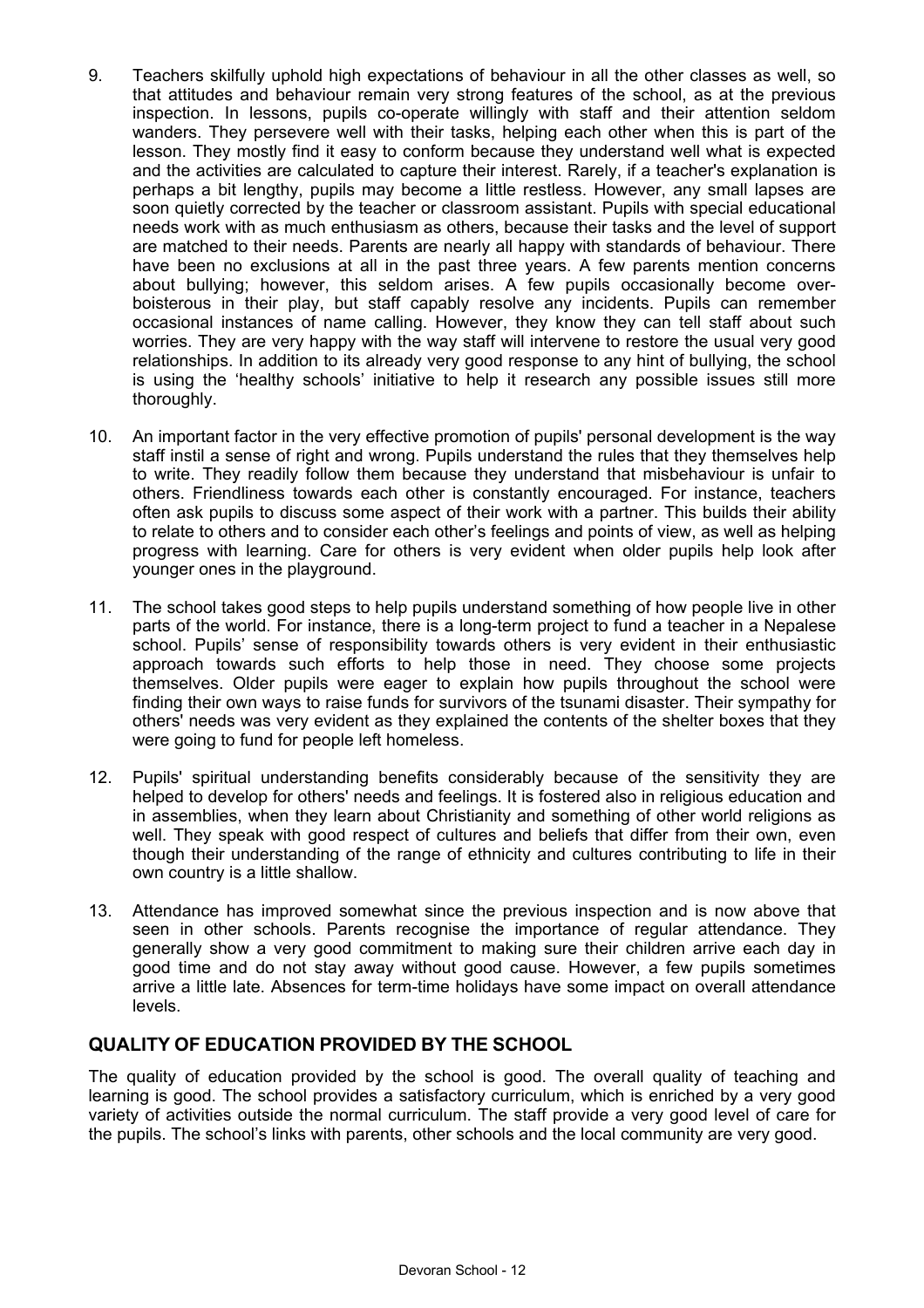# **Teaching and learning**

The quality of teaching and learning is good. The school's procedures for assessing pupils' work are satisfactory.

#### **Main strengths and weaknesses**

- The quality of the teaching for children in the reception class is very good.
- There is a very good ethos for learning throughout the school; teachers provide interesting activities and pupils are keen to learn.
- There is a good emphasis on learning through practical experience.
- The teaching of writing in English lessons is effective, but teachers do not reinforce pupils' writing skills sufficiently in other contexts.
- Teachers make good use of information and communication technology themselves, but do not provide enough opportunity for pupils to use technology themselves.
- Good support is provided for pupils who need additional help.
- The marking of pupils' written work in English is good, but the marking of other work does not give pupils clear enough indication of how to improve.

#### **Commentary**

14. The overall quality of teaching and learning is good. Most of the teaching staff have changed since the last inspection, but the school has re-established most of the good features of the teaching that were noticed during the last inspection. Crucially, however, there has been a significant improvement in the quality of teaching for the school's youngest children, and there has also been good improvement in the teaching of information and communication technology. One of the most notable features of the teaching in this inspection was the consistently good quality of the teaching throughout the school. Over three-quarters of the lessons observed were good or better. There are no major weaknesses and no subjects in which the teaching is unsatisfactory.

| Excellent | Very good | Good   | Satisfactory | Unsatisfactory | Poor | Very poor |
|-----------|-----------|--------|--------------|----------------|------|-----------|
| 0(0)      | 6(18)     | 22(67) | 5(15)        | 0(0)           | 0(0) | 0(0)      |

#### *Summary of teaching observed during the inspection in 33 lessons*

*The table gives the number of lessons observed in each of the seven categories used to make judgements about lessons; figures in brackets show percentages where 30 or more lessons are seen.* 

15. Children in the reception class receive a very good start to their education. The quality of the teaching for these children is very good. The foundation for this very good teaching is the excellent rapport which the teacher has established with the children. Lessons are vibrant and alive, and a sense of fun and good humour are never absent. Lessons are planned very well, with careful consideration given to the role played by teaching assistants and other adult helpers, all of whom make a very positive contribution to the children's learning. Short, whole-class teaching sessions are balanced well with focused group activities and opportunities for children to choose their own activities. Throughout the day, there is very good interaction between children and adults, who seize every opportunity to ask relevant questions and to extend children's learning. The only aspect, in which the teaching fell short of the high standards observed for most of the time, was the development of children's gross motor skills. Lack of outdoor facilities impede development in this area of learning, and the physical education lesson observed in the hall, whilst satisfactory, was not as imaginative or challenging as other lessons observed. The classroom provides a bright, attractive learning environment, where very good displays give evidence of a great deal of interesting and imaginative work. The children are very well prepared for the start of their more formal education in Year 1, particularly with regard to their personal, social and emotional development and the very good attitudes and behaviour which they have developed.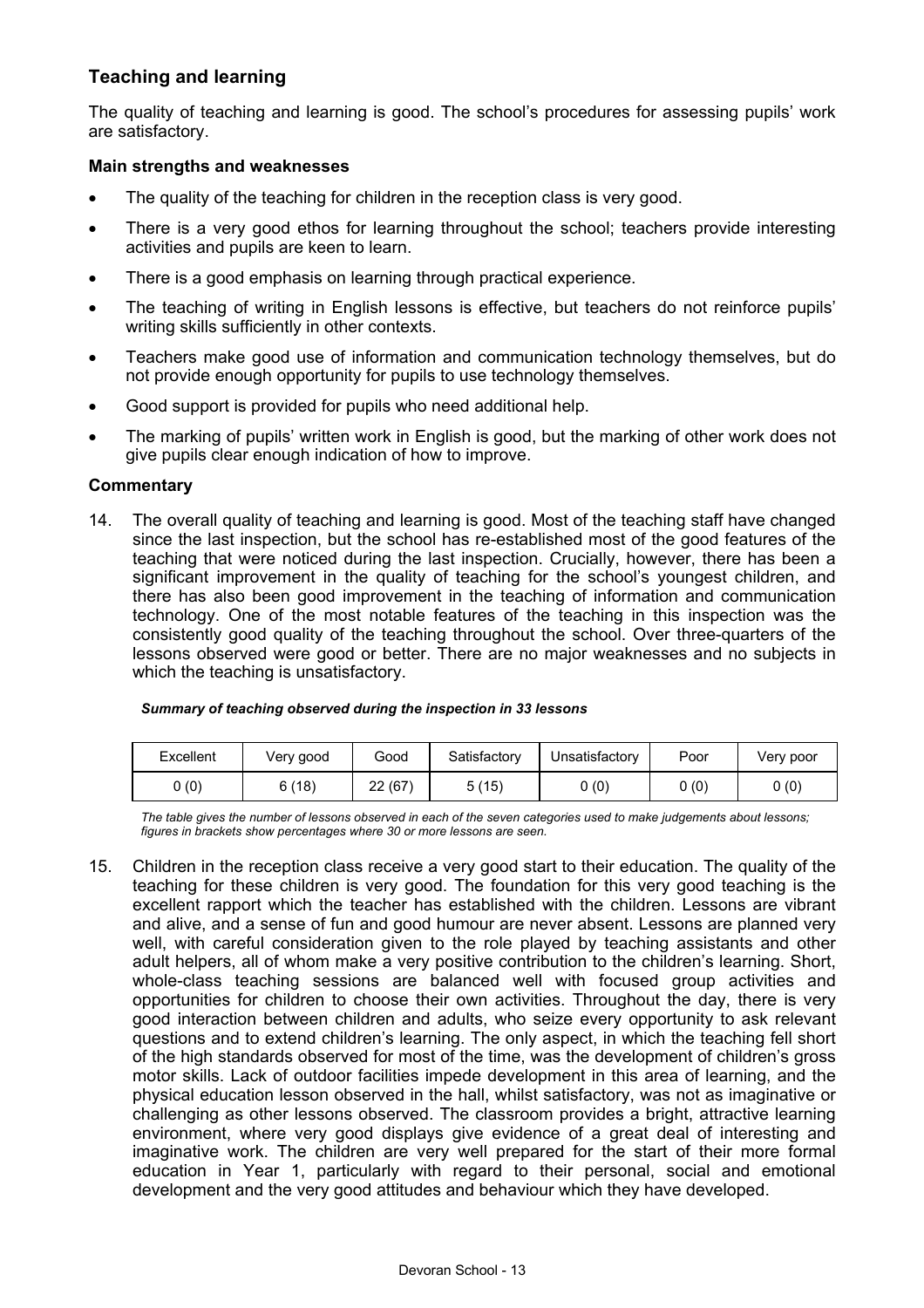- 16. Teachers build well on these foundations, as the ethos for learning continues to be very good throughout the school. Teachers manage pupils' behaviour very well, but in an unobtrusive way. The keys are the very good relationships which exist between pupils and adults and the ways in which teachers manage to engage pupils' interest through their teaching. The teachers are aware that not all children learn well through visual and auditory means, and build into their teaching many practical experiences. This is particularly evident in science, where much of the children's learning comes through practical investigation. The teachers also build in practical activities to their teaching of subjects like geography and history, and a good range of visits, special events such as arts week, and visitors to the school help to bring alive pupils' learning. The classrooms are stimulating places to be, with attractive and interesting displays which provide very good visual reminders of previous learning and occasional challenges which consolidate learning. In the class for pupils in Years 4 and 5, for example, pupils are challenged to get from one side of an ingeniously devised mathematical grid to the other using the four different operations. The pupils' initial choice of number determines the level of difficulty. Because they are interested, the children's positive attitudes also make a major contribution to their learning. They listen well, are cooperative and collaborate well with each other when working in pairs or small groups.
- 17. The teachers are conscientious and hard working and prepare well for their lessons. Lessons are structured well. Teachers give clear explanations for the pupils at the start of the lesson as to what they will be aiming to achieve, provide a good variety of whole-class, group and individual activities to consolidate learning, and make good use of the finishing session to draw conclusions and summarise what has been learnt. Reading sessions for pupils in Year 2 are organised well and contribute to the high standard of reading. These sessions are not as purposeful in Years 3 to 6. Recent initiatives to improve pupils' writing skills have been successful, resulting in a marked improvement in the quality of pupils' writing in English lessons. However, the teachers do not apply the same rigour to pupils' writing in other subjects, such as science, geography, history and religious education, where the quality of pupils' recorded work does not reflect the extent of their knowledge and understanding or the range of work which has been taught. The teachers are making increasingly good use of new technology themselves. Interactive whiteboards<sup>3</sup> installed in the classes for pupils in Years 2 and 6 are used well, and other teachers make good use of the newly acquired digital projectors to present information in an interesting way. However, pupils still do not have enough opportunity to use new technology themselves to help them to find things out or to communicate and present their recorded work. The teaching of information technology skills is improving, but the planning for these lessons does not yet relate the skills being taught to work being undertaken in other subjects.
- 18. The teachers ensure that their planning reflects the differing needs of their pupils, providing work at different levels. On one day a week, pupils in Years 3 to 6 move from their mixedage classes into year groups for teaching in English and mathematics which is targeted specifically at needs which have been identified during the week. Pupils with special educational needs are known well by their teachers. The teachers produce individual education plans for these pupils with appropriate targets to help them in the lessons when they receive specialist teaching. Teachers' planning often includes tasks related to pupils' targets, which are often ticked, dated and annotated as pupils make progress. Well-trained and highly effective teaching assistants are well briefed by the teachers and provide valuable support for groups of pupils or individuals, enabling these pupils to keep up with the main gist of teaching in whole-class situations and to work at their tasks with good levels of understanding. This ensures that pupils with special educational needs learn as well as their peers.
- 19. Arrangements to assess pupils' attainment and progress are satisfactory overall. There are some strengths in the school's procedures, but also some areas for improvement. The school now analyses the results of pupils' tests to identify strengths and weaknesses in their performance, and teaching is now tailored to correct any identified weaknesses. Teachers

 $\overline{a}$ 

 $3$  Large touch-sensitive screen on which images are displayed by a projector linked to a computer, as an alternative to a conventional monitor. By touching the screen, teacher or pupils can control events instead of using a keyboard or mouse.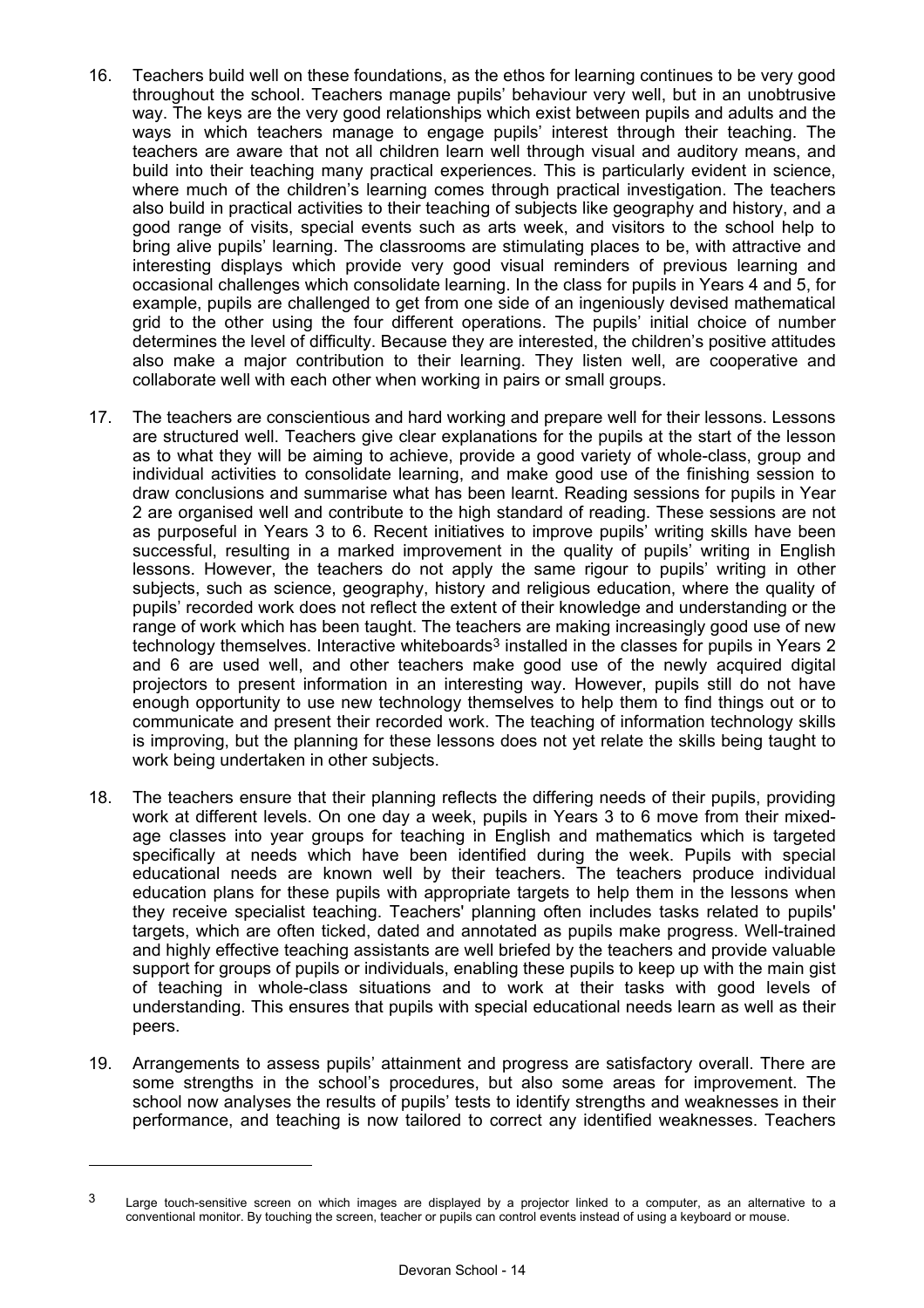have been trying out new approaches to marking pupils' work. One very good feature is the way that they identify which pupils have not understood the main objectives of a piece of work and then provide additional support, usually through teaching assistants, to help them to understand. Teaching assistants also provide very helpful feedback to teachers at other times regarding pupils who may be struggling or where a pupil has made particularly good progress. The marking of pupils' written work in English lessons is also good and is helping pupils to make good progress in this aspect of their work. Most pieces of work in other subjects are marked according to whether pupils have met the learning intention for that piece of work. Rarely, however, do teachers indicate where pupils have made mistakes or what pupils need to do in order to improve their work. As a result, pupils are often unaware when their work is incorrect, and this applies particularly to the quality of their writing for subjects other than English, where opportunities are missed to reinforce the good work undertaken in English lessons.

20. Teachers have a copy of pupils' annual progress in English, mathematics and science as they pass through the school but as yet there is no standard prediction of pupils' attainment for the end of each year. This makes it harder for teachers to be aware of how much challenge to present to groups within their class. Nor is there any consistent system to record individual pupils' performance in any subject during the year. This would enable teachers to see clearly the progress which their pupils are making, communicate it to them and bring a consistent approach to using assessment usefully. There is no use of individual or group targets in each core subject to refine challenge and heighten pupils' awareness of their own learning and progress more clearly. The assessment of pupils' attainment and achievement is not fully developed in foundation subjects. The school is aware that assessment is an area needing further development and has appointed an enthusiastic and knowledgeable coordinator who is working to strengthen it.

## **The curriculum**

Curricular provision is satisfactory, and a very good range of additional activities enhances pupils' learning. The accommodation and learning resources are satisfactory.

#### **Main strengths and weaknesses**

- The Foundation Stage curriculum is good.
- There are many extra-curricular activities, visits and events to enrich pupils' learning.
- There are too few opportunities for pupils to develop their writing skills throughout the curriculum.
- The arrangement of the timetable results in insufficient time being allocated for subjects other than mathematics and English.
- The accommodation is very cramped.

#### **Commentary**

- 21. The curriculum is sufficiently broad, and statutory requirements are fully met. All National Curriculum subjects and religious knowledge are taught. Religious education follows the locally agreed syllabus, and now an increased amount of time is given to the subject, which is an improvement since the last inspection when provision was deemed to be unsatisfactory. Large amounts of time have been allocated to English as this has been a focus for the school's development, and significant improvement in the quality of pupils' writing has resulted. However, the knock-on effect has been insufficient time being given to other subjects, such as history, geography, art and design, and design and technology, resulting in superficial coverage of the curriculum. At present, the school is in a state of flux while a new headteacher is appointed, and little time has been devoted to curriculum development beyond the school's most important priority of improving the quality of pupils' writing.
- 22. Although there has been an emphasis on the teaching of writing, pupils' literacy skills are not developed as well as they could be through learning in other subjects. For example, in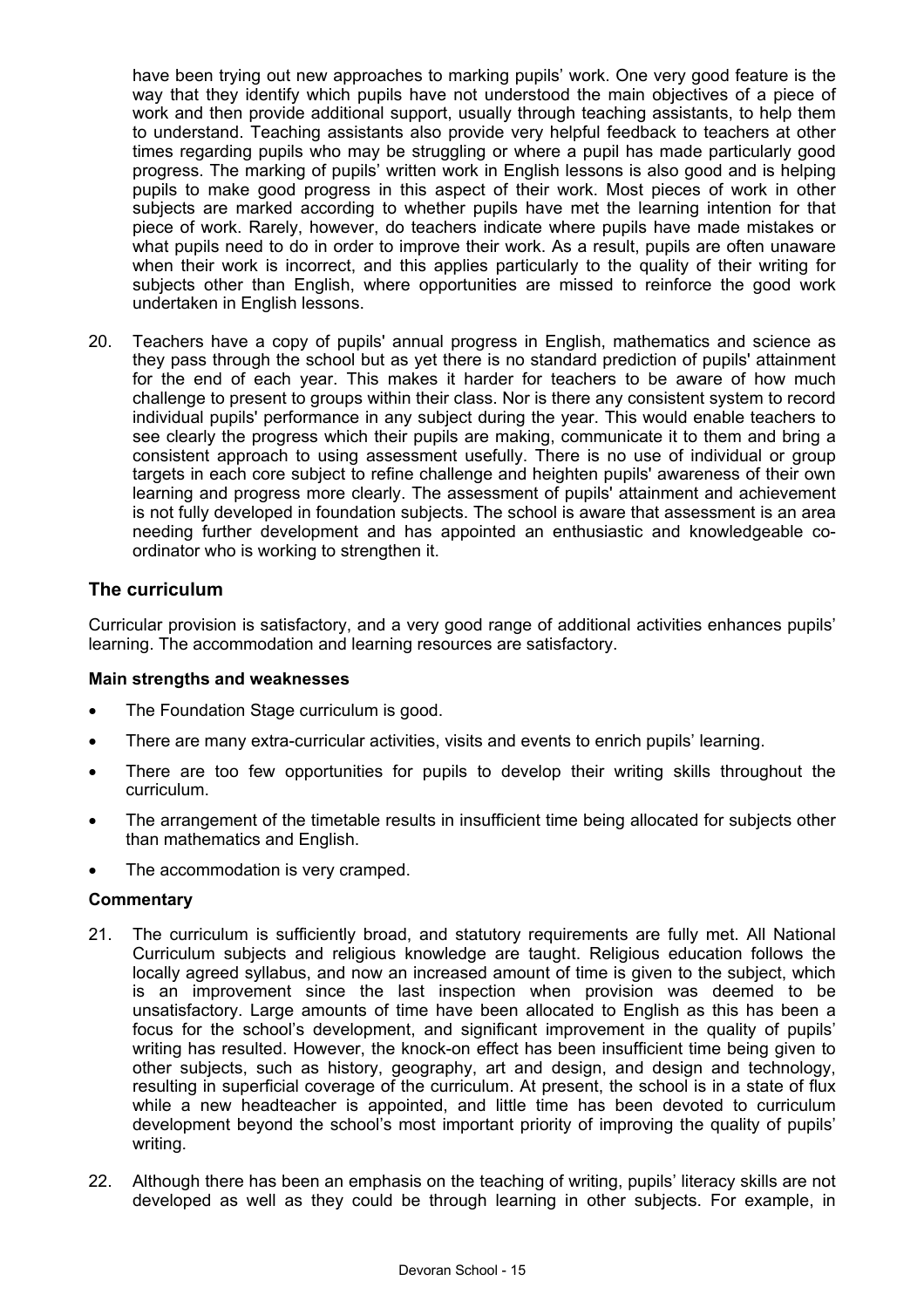religious education there are few opportunities for pupils to write at length, and most recording is in a pictorial format. Sound use is made of pupils' mathematical skills to support their work across the curriculum. Information technology skills are developed well in information communication technology lessons, but insufficient opportunities are given for pupils to use these skills sufficiently or effectively in other subjects.

- 23. The school provides a good personal, social and health education programme which permeates all aspects of school life. Before they leave the school, pupils experience programmes which ensure that they are fully aware of issues related to sex education, alcohol and drug misuse.
- 24. There are very good opportunities for curricular enrichment. There is a very wide range of after-school clubs, and the school participates in a variety of competitive sports. All pupils in Years 3 to 6 have the opportunity to participate in a residential visit each year, and many visits and visitors to school bring the curriculum alive. Good use is made of the local leisure centre to enable pupils throughout the school to go swimming, resulting in high standards.
- 25. All pupils have equal access to the curriculum. Provision for pupils with special educational needs is good. Teachers plan activities at appropriate levels, often with targets in individual education plans in mind. Pupils are increasingly involved in setting their own targets and agreeing when they have been attained. They are included well in all class activities.
- 26. The quality of the accommodation is satisfactory. Although it is safe, attractive and well maintained, and some classrooms are roomy, the overall accommodation is very cramped. No extra space is available for teaching groups of pupils outside the classroom. The specialist computer suite is extremely small, and the available space is not suitable for the large class sizes, and this impairs access for all pupils. There is no room for a designated library, but the school makes the most of the landing spaces between floors to display books. The school has no field, but effective use is made of the local village field to enable pupils to participate in sporting activities. The hard-surface area is also small for the number of pupils, and it is only because the pupils are so well behaved that more accidents don't happen. A new school building is planned for opening in September 2007, when these deficiencies should be rectified. There are sufficient staff, and the school benefits particularly from a strong team of teaching assistants. Three out of the six class teachers are recently qualified, but their professionalism and natural talent more than make up for their lack of experience. The job-share arrangements in Year 2 work very well, with the two teachers complementing each other well.

### **Care, guidance and support**

Arrangements for pupils' care, welfare and personal well-being are very good. Educational guidance and support are good. Good consideration is given to pupils' views.

#### **Main strengths and weaknesses**

- Staff provide very good care and personal support so that pupils feel secure and grow in confidence.
- Pupils know that staff listen to their views and will act on them.
- Very good attention is given to health and safety.

#### **Commentary**

27. Support and guidance remain strong, as at the previous inspection. Parents are mostly very happy with the way that the school cares for pupils. When children first start in the reception class, staff quickly help them to get used to routines and to enjoy learning activities. Older pupils who transfer from other schools also soon feel part of the friendly community. The headteacher and other staff have a very good understanding of pupils' diverse personalities and pastoral needs. They give well-judged support to each individual. Parents' involvement is welcomed; staff listen to any worries parents may have about their children and strive to work in partnership with them to overcome any difficulty. Throughout the school, staff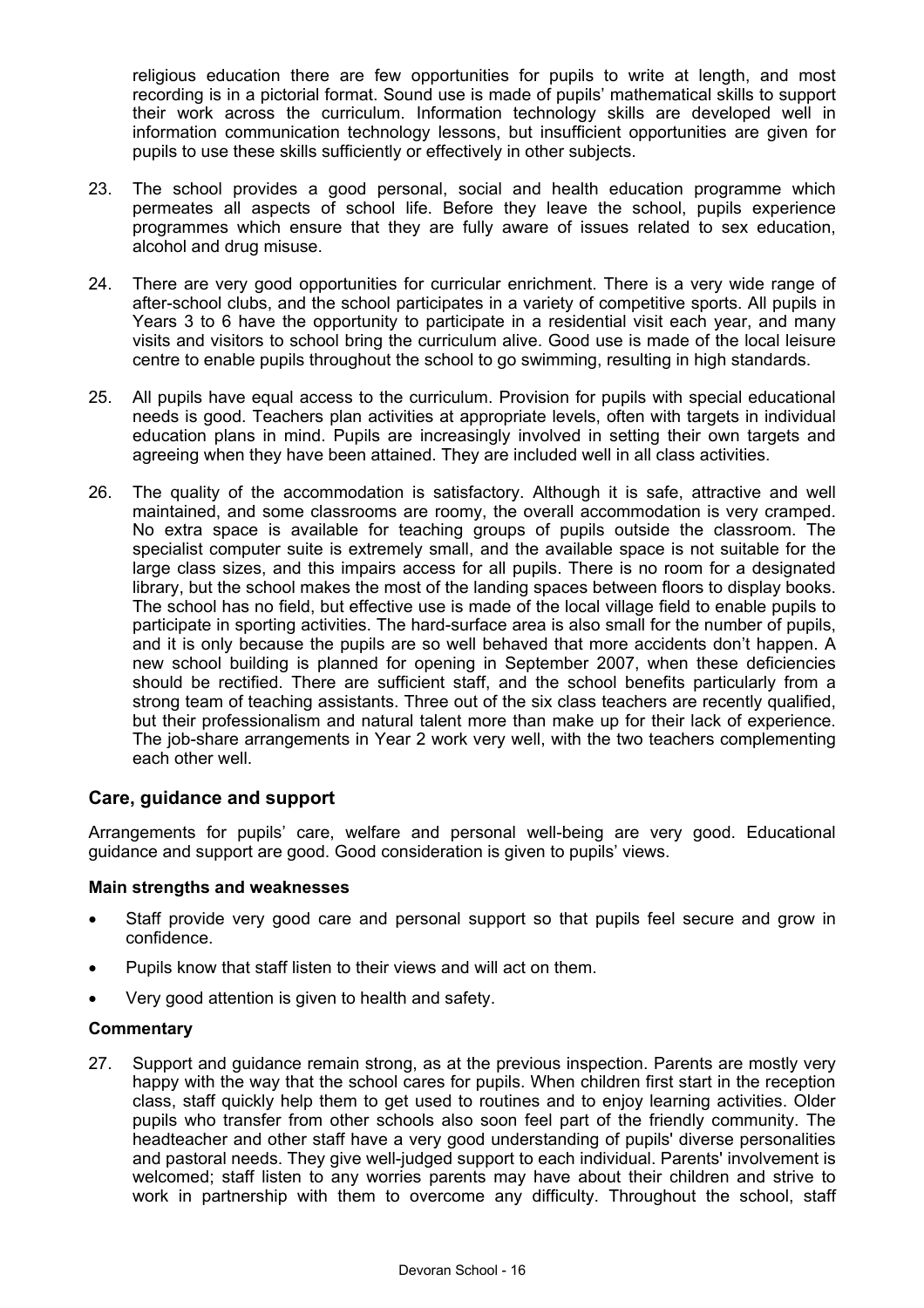encourage hard work and good behaviour by their expectations and by their well-judged use of praise, as in the weekly awards assembly. All this helps each individual to be a happy, hard-working member of the school community. Pupils are prompted to grow in responsibility for their own progress, for instance by making New Year learning resolutions. They are sometimes asked to tell the teacher how well they feel they have achieved a lesson's learning aims, and teachers take account of this in planning further learning. Pupils with special educational needs are very well cared for by adults who know them well, and their classmates are also kind and thoughtful towards them.

- 28. Staff are open to pupils' views in other ways. For instance, the headteacher makes sure the school council operates effectively. Pupils have a chance to comment on matters such as the plans for a new school building and their views are respected. Governors gave selected pupils a part in the recent interviews for a new headteacher, and pupils agreed with the decision reached not to make an appointment on that occasion.
- 29. Staff are alert to provide for pupils' health and safety across the range of school activities. Issues that caused concern at the previous inspection were quickly resolved. As a result of the school's recent entry into a private finance initiative, extra attention has been given to ensuring all the required formal procedures for risk assessment are in place. The headteacher is aware of possible hazards associated with the present old buildings. She ensures sufficient attention is given to their maintenance, pending the move to the planned new premises. However, one aspect of care is not covered in the short term; it is judged impracticable to improve the present buildings to give full access for wheelchair users. First aid procedures are properly managed. The headteacher makes sure that appropriate child protection procedures are fully in place and these are followed if any concern arises. Parents contribute to safety measures; they play a key part in the walking bus introduced to improve safety on the way to and from school.

### **Partnership with parents, other schools and the community**

Partnership with parents is very good. Partnership with other schools and with the community is also very good.

#### **Main strengths and weaknesses**

- Parents are keen to support their children's learning, and the school works hard to foster their involvement.
- Partnership developed with other schools enables a range of supportive initiatives that aid pupils' achievements.
- Links with the local community are developed very effectively to add to the breadth of pupils' experience.

#### **Commentary**

30. The strong sense of partnership established with parents is an important factor in pupils' achievements. Parents are keen to support their children and teachers welcome their interest. Last summer, the school offered a course to guide parents in helping their children's learning, and a good number attended this. Annual reports give parents much helpful detail about what pupils have learnt. In addition, pupils' records of achievement are always accessible so it is easy for parents to look at the assessments included in them. Parents are encouraged to look at these records with their children during the open afternoon each term. There is a good length consultation each year as well for parents to discuss their children's progress and targets with the teacher. Teachers are careful to arrange alternative appointments with the few parents who do not come on the usual evening. An extra consultation is arranged in the reception class soon after children start, as well as one later on for parents to discuss progress. Parents of pupils with special educational needs take full advantage of the very good opportunities to comment on and be involved in the writing of their children's plans.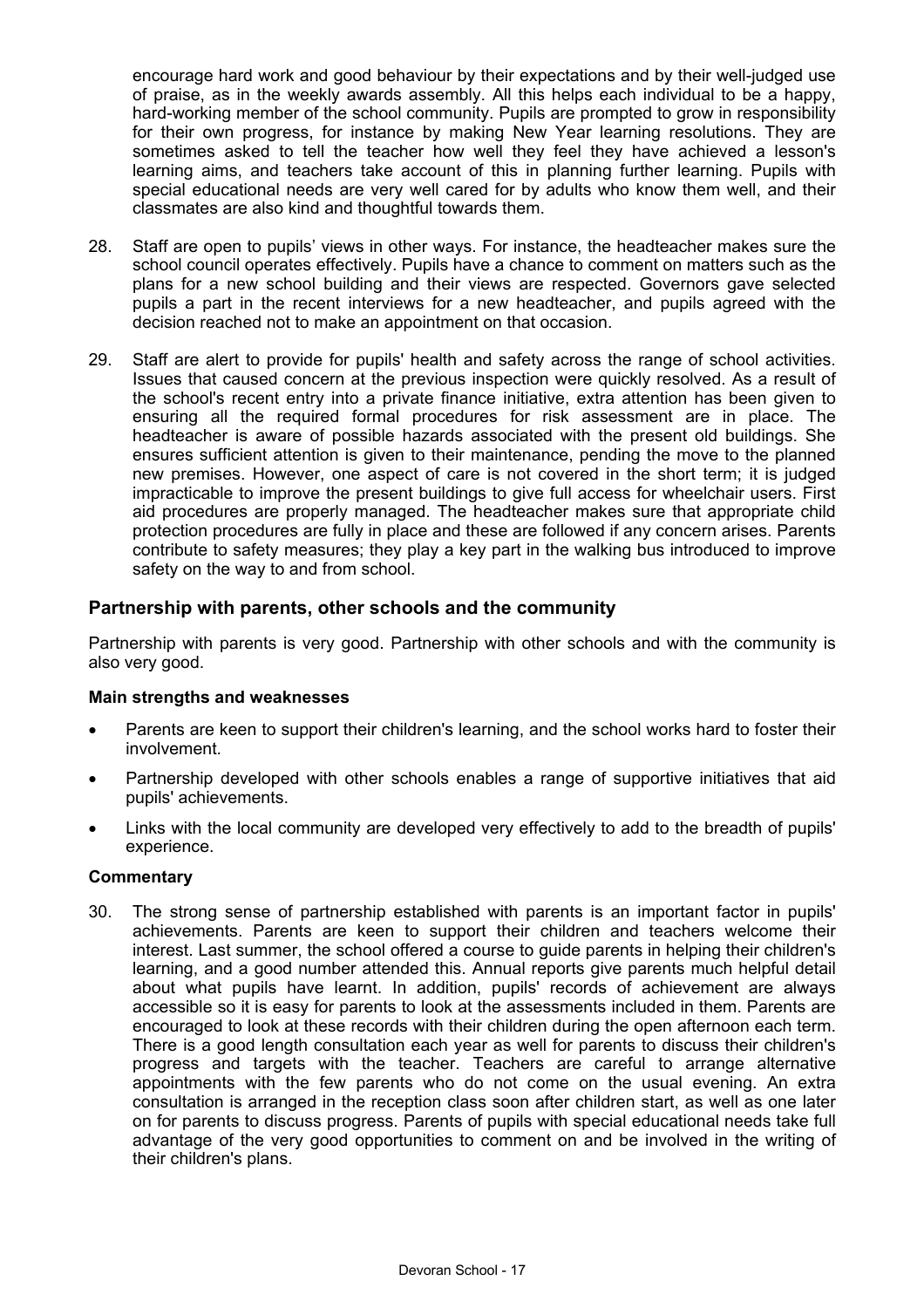- 31. All staff are friendly and welcoming, so that parents find it easy to pursue any query or problem. In addition, questionnaires and consultations are used to find parents' views. Staff are alert to follow up any criticism and to make any workable improvement. A few parents recently said they would like a better flow of information. As a result, the headteacher plans to establish a regular timetable for newsletters, so that parents know which day to watch out for their arrival.
- 32. Very good benefits result from liaison with other schools because of links developed with others, both primary and secondary, within a local learning community. This enables valuable collaboration over common priorities. Mutual support in exploring ways to release teachers from their classrooms, as time becomes due to them for planning, preparation and assessment, is currently important. Shared organisation of special events proves very worthwhile as well. In one recent initiative, every class experienced specialist input from an African dance company. A performance on the community sports field rounded off a week of activities. Very supportive links with the receiving secondary school include help with afterschool sports from several secondary students and their teacher. This widens pupils' access to team games, while the students gain useful experience towards the junior sports leader award. Similarly, students from a local college contribute to creative and performing arts provision.
- 33. The school plays a full part in its local community. Pupils join in a range of community events, such as the spring flower show. The skills of local artists are used; several helped pupils develop new skills during an art week funded by the very supportive parents' association. Local police contribute to the personal, social and health education programme and through cricket coaching. Links with the two local churches help pupils' learning and their personal development, through a minister's regular visits to take assembly, for instance. Pupils benefit from their shared use of the community sports field; the school does not have any grassed playing field of its own.

# **LEADERSHIP AND MANAGEMENT**

The overall quality of leadership and management is satisfactory. Governance and the leadership provided by the acting headteacher are good. The leadership provided by other staff and the management of the school are satisfactory.

#### **Main strengths and weaknesses**

- Leadership roles have been affected by changes in staffing and a period without a substantive headteacher and staff have had little time to make an impact as subject leaders.
- Good leadership by the acting headteacher has ensured new staff have integrated quickly, developed good teamwork and maintained the school's very good ethos.
- Good leadership of English and information and communication technology has resulted in improvements in these subjects.
- Governors are becoming much more effective in holding the school to account for the standards achieved, and have played a pivotal role in negotiations for the school's impending move.

#### **Commentary**

34. The school has undergone significant changes in its leadership since the last inspection, when the previous headteacher's leadership was judged to be very good. At the time of the current inspection, the school had been without a substantive headteacher for a year and a half, the situation having arisen initially because of the secondment of the headteacher to another school, and then continuing because of her resignation to take up another post. The governors' initial attempt to appoint a new headteacher did not succeed because of a lack of suitable applicants. They hope, however, to appoint a new headteacher for the start of the next school year. During this time, the school has been led by the deputy headteacher, with another teacher acting as deputy headteacher. There has also been a significant turnover of teachers during this period. At the start of the current school year, half of the teachers were newly qualified and not in a position to take on the responsibility of becoming a subject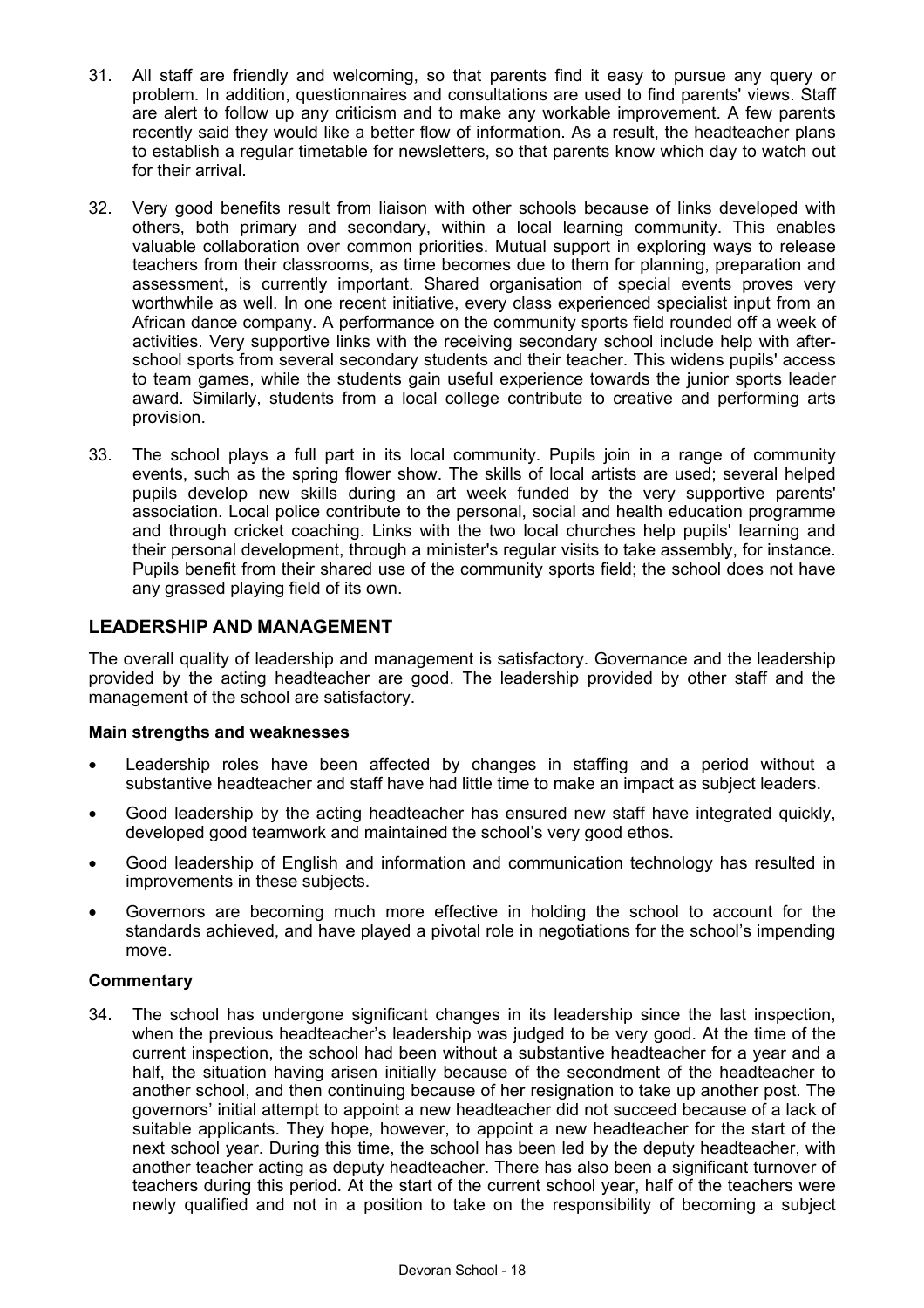leader. As a result, a number of subjects were being looked after in a temporary capacity by the acting headteacher, and other staff had only recently taken up their subject leadership responsibilities. All of these factors have affected the overall quality of leadership and management within the school.

- 35. During this period of change, the acting headteacher has provided good leadership and an important element of stability, with the most important result being that the very good ethos of the school has been maintained. A crucial element in this has been the way in which she has dealt with changes in staffing and managed the induction of new staff, including a number of newly qualified teachers. Her leadership has resulted in a genuine sense of teamwork and a real desire to bring improvement. At the same time, she has dealt well with the school's main priorities, foremost amongst which was the need to improve the quality of pupils' writing, following the disappointing results in English in 2004 and the significant decline in standards since the last inspection. She has worked closely with the local authority's advisers and the recently appointed English co-ordinator and implemented a programme which has been successful in improving the quality of teaching and raising standards.
- 36. The leadership of other staff is satisfactory, largely because few have had their responsibilities for long enough to have had an impact on their subject areas. The most significant areas in which leadership has been effective are English and information and communication technology, both of which have been a major focus for school development involving not only the leadership of the subject co-ordinator, but the cooperation and participation of all members of staff. Recent initiatives to raise staff awareness of the expectations for subject leaders have been effective, and staff are now keen to fulfil their roles. The opportunity for most to exercise leadership, however, has not yet been forthcoming as the school has, rightly, concentrated on its main priorities for development. Good arrangements have been made for newly qualified staff to take on a subject responsibility once their induction period is finished. This has allowed them to familiarise themselves with the intended subject area without yet taking on full responsibility.
- 37. Although a number of aspects of management, including the need to develop a detailed management plan and to introduce systems for monitoring and evaluating the curriculum, teaching and learning, were highlighted as areas for development in the previous inspection, progress in these areas has been slow and has also been affected by the changes in staffing and leadership. A plan to review all subjects on a regular basis and to provide opportunities for subject-specific developments, monitoring and evaluation has now been implemented, but most subjects are awaiting their turn within the management cycle. As a result, staff are not yet experienced in the management of their subjects, and few have had the opportunity to identify areas for improvement through monitoring the quality of teaching and learning. The financial management of the school is good. The school has clear procedures, experienced staff to ensure they are carried out, and good oversight by governors.

| Income and expenditure $(E)$ |         | Balances (£)                           |        |
|------------------------------|---------|----------------------------------------|--------|
| Total income                 | 409,358 | Balance from previous year             | 25,257 |
| Total expenditure            | 418,376 | Balance carried forward to the<br>next | 16,239 |
| Expenditure per pupil        | 2,404   |                                        |        |

## *Financial information for the year April 2003 to March 2004*

38. The governing body ensures that the school fulfils all of its statutory requirements. Governance has improved since the last inspection as governors have become more fully aware of their roles and responsibilities during the period without a substantive headteacher. Many governors show significant commitment and provide much support for the school. They have a good awareness of the school's strengths and a growing appreciation of the areas in need of development and the need to hold the school to account for the standards it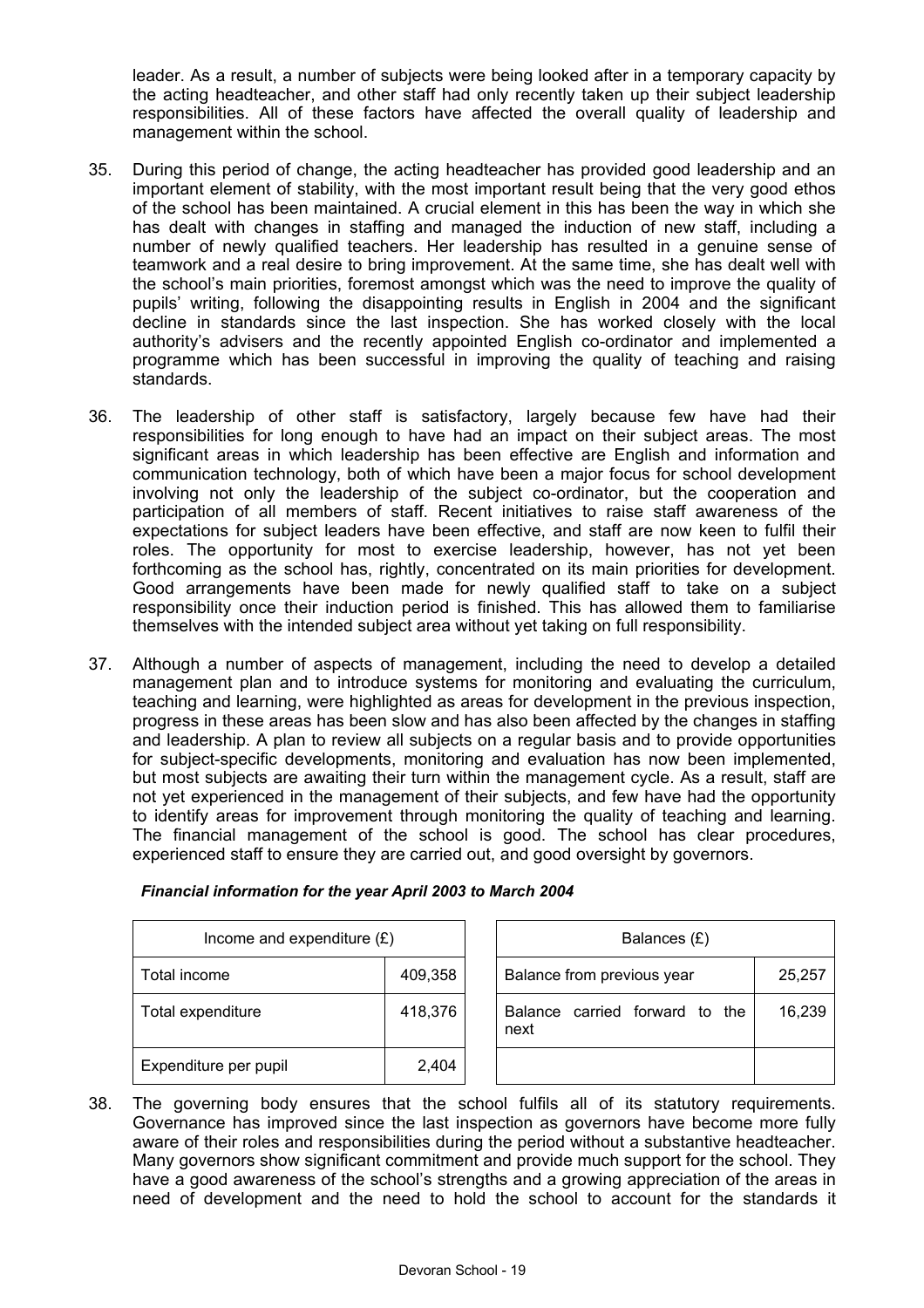achieves. Individual governors are now linked to subject areas and a number of useful visits have been carried out to review progress and provision within a subject area. Good guidelines have been drawn up for when governors visit lessons or liaise with subject coordinators. An area which is likely to have a major impact on the school in the future, is the involvement with a privately funded initiative to relocate the school on another site. Governors have been heavily involved in promoting this initiative and in consulting and liaising with the local community. The initiative heralds an exciting time for the school and one which should help the school to solve the shortcomings of its current accommodation.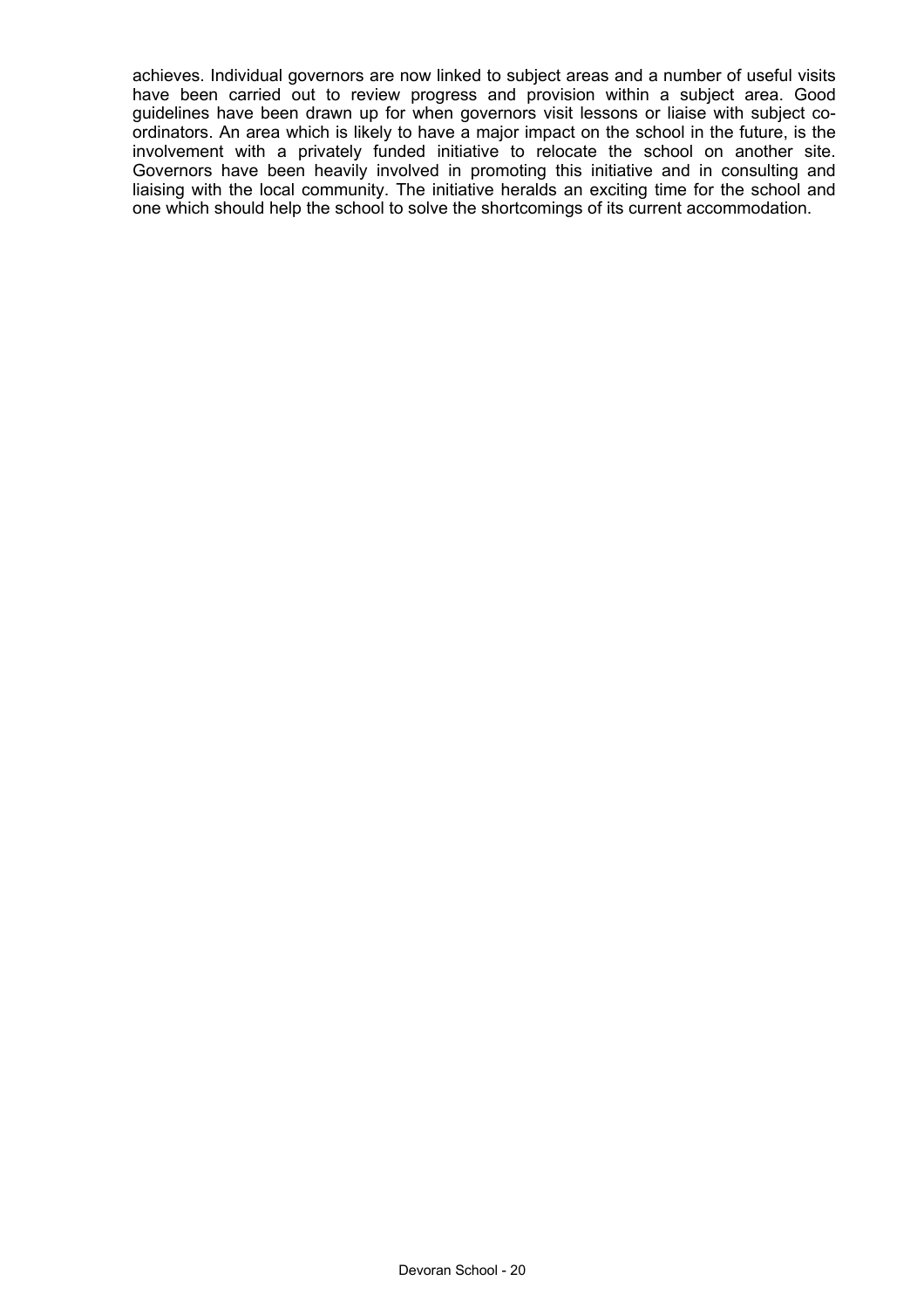# **PART C: THE QUALITY OF EDUCATION IN AREAS OF LEARNING AND SUBJECTS**

# **AREAS OF LEARNING IN THE FOUNDATION STAGE**

- 39. There has been very good improvement in the school's provision for children in the Foundation Stage since the last inspection. Provision was previously judged to be unsatisfactory, but it is now very good. The reception class has been taught by a number of different teachers since the last inspection, but the underlying problems highlighted in the previous inspection report have been tackled well. The provision is currently being managed very well by a recently appointed teacher, who is keen and skilled and ensures that staff form a close-knit, supportive and effective team.
- 40. Children's attainment when they enter the reception class varies considerably, but has been above average in most year groups. This year standards were average on entry. The overall quality of the teaching is very good, as is children's overall achievement. The teaching is usually vibrant and alive so that children are enthused and learn very well. Children with special educational needs are provided for well and are fully involved in all activities. Outside provision remains limited because there is no room for an area dedicated to young children's activities. The main playground, although walled and gated, has a tarmac surface and a considerable slope. This limits the number and quality of activities that children can pursue out of doors. Assessment procedures are good and ensure that adults are fully aware of the stage and progress of each child on a daily basis.

# **PERSONAL, SOCIAL AND EMOTIONAL DEVELOPMENT**

Provision in personal, social and emotional development is **very good**.

#### **Main strengths and weaknesses**

- Most children attain well above the standards expected for their age by the end of reception.
- Very good daily routines and very good teaching by all adults help children to be selfconfident, thoughtful and to achieve very well.

### **Commentary**

41. Teaching in this area of learning is very good and relationships are outstandingly good. There is a very pleasant, focused atmosphere in the class and adults are very good role models who children respect, love and strive to emulate. All adults have high expectations of good behaviour at all times which help children remain calm and thoughtful, both in their work and towards others in the class. Thorough planning ensures that children are engaged in a rich variety of activities. This enables children to move purposefully from one task to another without becoming bored. They work well in unsupervised groups in literacy and numeracy, behaving sensibly, discussing what they are doing and taking turns. They also cooperate very well in groups. For example, while one child was the narrator, several others reenacted the story of 'Can't You Sleep Little Bear' using small toys and developing impromptu speech very well. Children change independently for physical education sessions and offer help to each other if needed. Children are achieving very well and by the end of reception all will attain the level expected for their age and most will attain well beyond.

# **COMMUNICATION, LANGUAGE AND LITERACY**

Provision in communication, language and literacy is **very good**.

#### **Main strengths and weaknesses**

- Opportunities are used very well throughout the day to develop children's literacy skills.
- Lessons are stimulating and are taught very well which ensures that children achieve very well.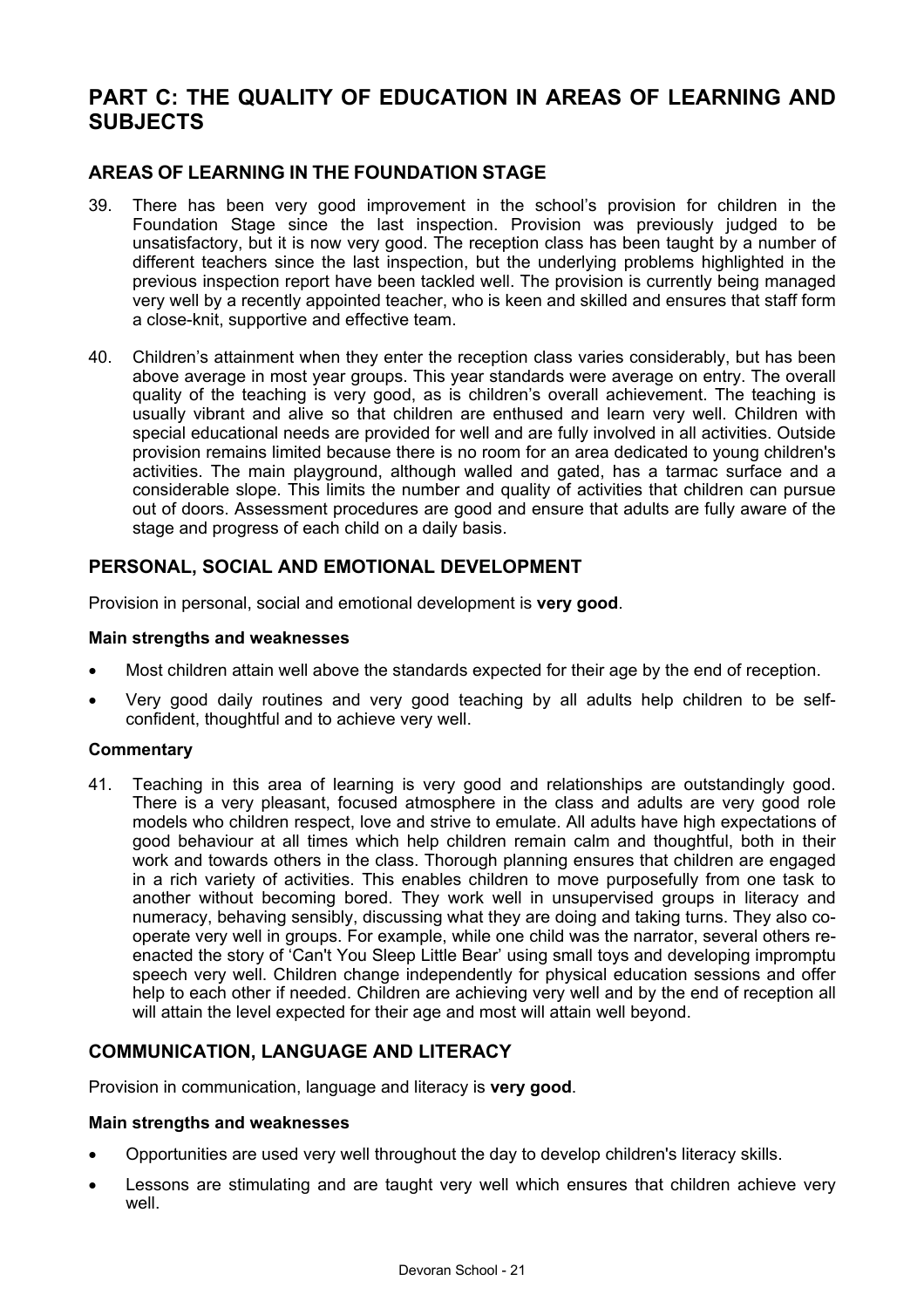## **Commentary**

- 42. The teacher and her assistants understand the needs of young children very well. Interesting and appropriate activities are planned that motivate and intrigue the children. The teacher constantly uses a mixture of stimulating questions and remarks containing deliberate mistakes that extend and fascinate the children so that they listen hard and are alert for opportunities to show what they know. This ensures that children's listening and speaking skills develop well so that by the end of reception many children will attain well above the expected level.
- 43. Many children are at the stage of using emergent writing which only they understand. There were examples of children's work around the room and in their books which demonstrated that they write for a variety of purposes and have a clear idea that writing carries meaning. Some children are starting to use their growing knowledge of phonics<sup>4</sup> to write words correctly, and a group had great fun discovering how to write short very simple words like 'man' and 'pet' independently. Most children will attain the expected level and some will work well beyond by the end of the year.
- 44. Early reading skills are taught very thoroughly. The most frequently used words in their reading books are practised regularly and added to so that everyone has a fast-growing range of words that they recognise with ease. Children are encouraged to look at pictures carefully and to use their knowledge of phonics to read new words. They start to understand the functions of 'title' and 'author' and to know whether a book contains fictional stories or information. Many children will attain beyond the expected goals by the end of reception.

# **MATHEMATICAL DEVELOPMENT**

Provision in mathematical development is **very good**.

#### **Main strengths and weaknesses**

- Planning covers an exciting variety of appropriate tasks.
- Teaching is very good and all adults are fully involved.

#### **Commentary**

45. Very good teaching makes learning fun, and children respond with delight and concentration. Activities are interesting. For example, in one lesson the most able children made pictures using and identifying different shapes, while children of average ability estimated how many beads or toys were in a string or group. The least able children counted objects to ten with increasing accuracy, and large numbers made of different textures were used very well to reinforce how numbers are written. These early mathematical skills are developed well through impromptu opportunities to count, add and subtract, as are the concepts of size, shape and pattern. By the end of reception, most children will attain the expected level for children of their age and several will attain well beyond.

# **KNOWLEDGE AND UNDERSTANDING OF THE WORLD**

Provision in knowledge and understanding of the world is **very good**.

#### **Main strengths and weaknesses**

• Very good and imaginative planning ensures that children are developing enquiring minds.

#### **Commentary**

 $\overline{a}$ 

46. Children enjoy a wide range of experiences which help them investigate and understand many aspects of this wide area of learning. There is good early emphasis on children

<sup>&</sup>lt;sup>4</sup> Phonics is a teaching programme aimed at developing an awareness of sounds in the spoken and written word. Pupils learn to read and pronounce words by linking the sounds they hear spoken with the letters, letter groups and syllables they see written.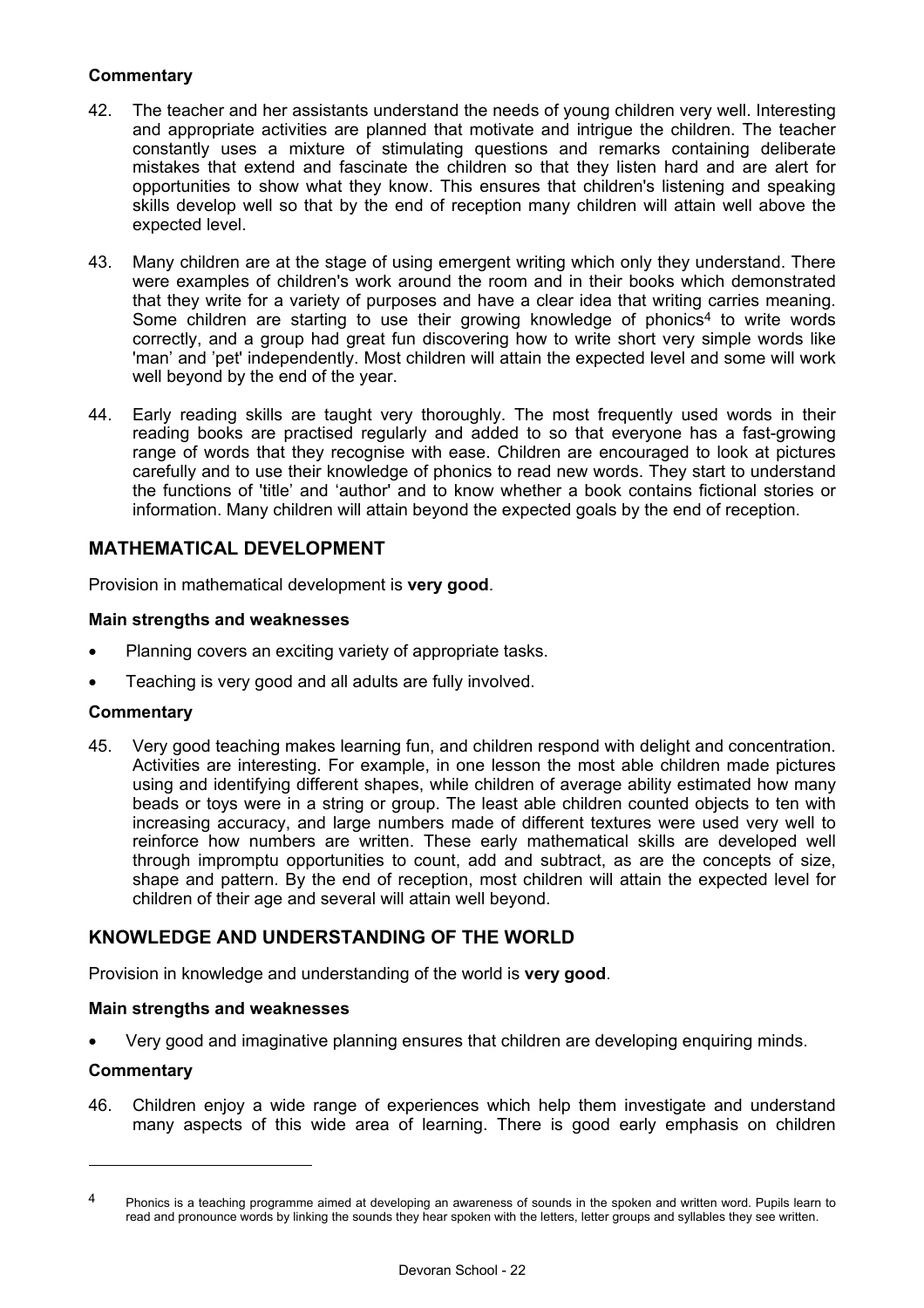discovering facts for themselves. In a very good lesson, children worked in pairs looking at a variety of large toys and deciding what made them move and how it happened. They then made model vehicles to carry Teddy which showed good new learning and understanding of the principles of construction for a purpose. A hailstorm during the lesson caused great excitement and interest, and children applied recently acquired knowledge of melting ice to predict what would happen to the hail that they gathered and brought indoors. Children show average skills in their independent use of the computer. By the end of the year, children will attain beyond the expected level and have unusually good ability to investigate and to apply their knowledge independently.

## **PHYSICAL DEVELOPMENT**

Provision in physical development is **satisfactory**.

#### **Main strengths and weaknesses**

- Activities are well planned to help children to develop good hand control.
- The present school site limits children's opportunities to play, climb and explore what their bodies can do out of doors.
- Opportunities for children to develop their gross motor skills during physical education sessions do not challenge all children adequately.

#### **Commentary**

47. The teacher plans interesting and appropriate activities which ensure that children show good levels of control when using small tools such as paint and glue brushes, scissors and pencils, and their writing is becoming clear and legibly formed. The large majority attain at the expected level or beyond for their age now. Children's gross motor skills are developing more slowly, partly because of the unavoidable lack of opportunities for them to use equipment regularly outside. Children showed good awareness of space and of others around them during a physical education session in the hall, but the teaching in this lesson lacked imagination which resulted in restricted opportunities for children to experiment when moving and balancing on apparatus. Several children attain below the expected levels for their age in this aspect of their physical development.

# **CREATIVE DEVELOPMENT**

Provision in creative development is **good**.

#### **Main strengths and weaknesses**

• A good range of activities provides children with good opportunities to explore and experiment.

#### **Commentary**

48. During the inspection, good teaching ensured that children had varied opportunities to use and develop their imaginations well. They chose shapes to cut from magazines to form collages and were very interested to see the range of patterns and colours they could create by printing with toy rakes and potato mashers. Children took turns to act out a story using small toys, and quite complicated play in the home corner involved mothers and children who were being 'difficult'! Children are encouraged to observe very closely and they have made silhouettes of themselves for others to identify. They have also painted vivid self-portraits, using colours appropriately. Activities often involve negotiating and taking turns, as when children constructed a number of buildings around a train set. Children are achieving well and many will attain beyond the expected level by the end of reception in this area of learning.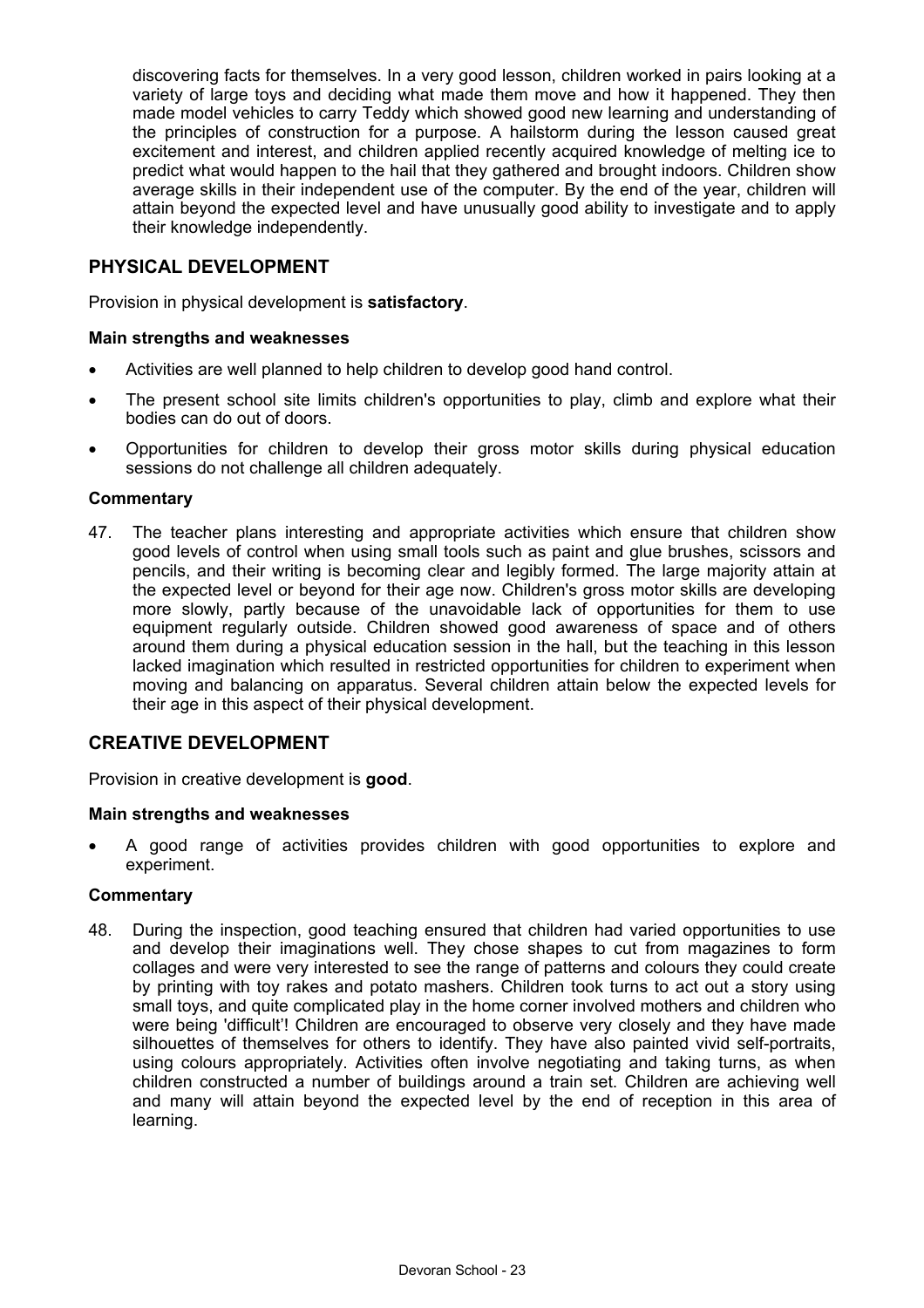# **SUBJECTS IN KEY STAGES 1 AND 2**

## **ENGLISH**

Provision in English is **good**.

#### **Main strengths and weaknesses**

- The quality of teaching is good and pupils are achieving well in lessons.
- The school makes good use of assessment data to set clear targets for improvement for all pupils.
- Standards in reading are above average throughout the school.
- There are too few opportunities to develop writing skills across the curriculum.

#### **Commentary**

- 49. In the national tests for pupils at the end of Year 2 in 2004, the school's results were well above the national average in reading and average in writing. Although these results were lower than those achieved in the previous two years, the school has successfully improved standards since the last inspection, and in the case of reading, much more than in most schools. These improvements have arisen because of consistently good teaching. The inspection findings indicate that standards are above average in English and pupils are achieving well.
- 50. The picture in Year 6 is very different. The school's results have fallen dramatically since the last inspection, and the 2004 test results were well below the national average. Pupils achieved well in the reading section of the test but poorly in the writing part. Teachers have worked hard and successfully to address this by placing greater emphasis on the improvement of writing skills. Effective strategies have been put in place to hone pupils' writing skills, and there are now detailed assessments after each piece of work. Thus, pupils are very aware of what they have to do to improve. Consequently, good standards in reading have been maintained, while the quality of writing is steadily improving. Standards overall are now above average, and pupils' achievement is good. Pupils are achieving well in individual lessons and the quality of work seen in Year 5, along with forecasts provided by the school, suggests that standards will continue to rise. The good quality of support provided by teaching assistants for pupils with special educational needs is enabling these pupils to achieve just as well as their classmates.
- 51. Standards in speaking and listening are above average by the end of Years 2 and 6. Most pupils are confident, expressive and articulate in their speech from a young age. By Year 2, they listen closely to what others are saying and express their own ideas clearly and confidently. They have a varied vocabulary and the more confident speakers answer fluently and at length, using words such as 'stagger', 'hobbles', 'exhausted', reflecting above average standards for their age, while only a small minority at this stage use single-word answers and need regular support, which is below expectations. By Year 6, the great majority of pupils listen and reflect carefully when asked questions, and their replies are measured, mature and articulate. During an assembly held during the inspection, for example, pupils read their contributions for the annual poetry festival giving poised, confident and polished performances. All pupils have well-developed listening skills, reflecting the interest they have in school activities, and the respect they show for the efforts of other members of the school. Very few lack the confidence to contribute in question-and-answer sessions.
- 52. The very good standard of reading is a strength of the subject. Good provision for pupils' reading development includes a strong reading partnership with parents, secure teaching of reading strategies, and the use of high-quality texts. Pupils of all ages are encouraged to understand and respond to texts of different kinds, to learn from them about the craft of writing, and to practise the art of reading aloud, and silently to themselves. Dedicated reading sessions in Years 1 and 2 are used very effectively to enhance reading skills, so that pupils read with expression, predict forthcoming events sensibly, and use a range of strategies to ensure they fully comprehend the text they are reading. These productive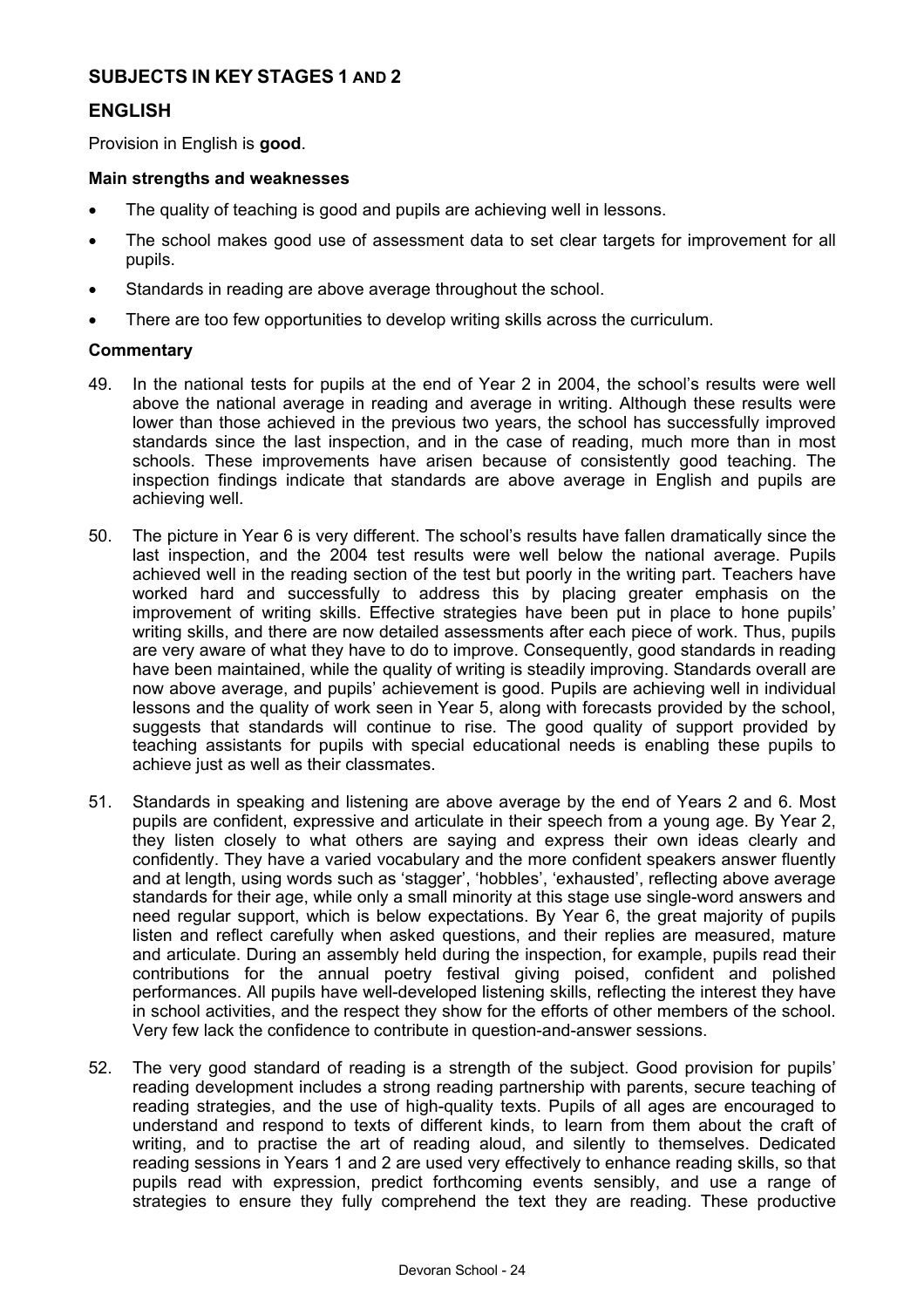sessions have done much to raise standards in reading by the time pupils reach the end of Year 2. This is an improvement since the last report. By the end of Year 6, almost all identify and discuss the structure, content and impact on the reader of a wide range of fiction and non-fiction texts, and have developed healthy attitudes towards reading.

- 53. Standards in writing are currently above average in Year 2 and Year 6. This marks a significant improvement this year in the quality of pupils' writing because of the school's concerted efforts to develop more effective strategies for the teaching of writing. Most pupils in Year 2 identify adjectives to improve their writing, and write sentences with correct punctuation. More able pupils regularly use speech marks with accuracy. A small minority, on the other hand, need regular reminders from teaching assistants or their teachers to space words correctly and build sentences. By Year 6, most pupils write stories independently, organising their work into paragraphs, and are familiar with writing for different audiences through book reviews, persuasive letter writing or play scripts. They use complex sentences with ease, and are very aware of the choice of vocabulary to enhance interesting writing. The pupils with special educational needs are very well supported, enabling them to achieve well.
- 54. Standards of spelling vary across the school. Most pupils are capable of spelling difficult words accurately, but spell more frequently used words incorrectly. Teachers do not always insist that spellings are correctly done in other subjects such as science, so for example, pupils write 'hight' for height and 'distence' instead of distance. This is an example of where writing skills are not promoted well enough in other subjects.
- 55. The teaching of English is good, enabling pupils of all abilities to make good overall progress in their learning. The teachers' feedback to pupils about writing, both in lessons and through the marking of work, is thorough and ensures that pupils know what they have to do to improve. Teachers are very clear about what they want their pupils to learn, and sessions are very structured. This results in good learning in lessons, but sometimes the most able pupils are not allowed to progress at a faster rate so, for these pupils, time is not always used in the most effective way. When the progress of these groups is not checked and when they are not continuously challenged, their concentration and the quality of work tend to tail off. Sessions are often very long and, particularly for the younger pupils, this results in attention waning when they are required to sit for such long periods of time.
- 56. The subject has been led and managed well in recent months. The subject leader has only just taken on responsibility for English, but has worked conscientiously and effectively to develop provision for writing. There have been no opportunities for him to monitor teaching and learning, but he has benefited from the strong support of the local education authority's literacy consultant. As a result, he has a good overview of what needs to be addressed. Overall, assessment procedures are good and pupils' progress is tracked carefully so that additional help can be given according to need, for example, through booster groups and special educational needs provision.

#### **Language and literacy across the curriculum**

57. Pupils are given insufficient opportunities to develop and use their literacy skills across the curriculum. The strategies being developed in English lessons are not being applied to writing elsewhere, so there are missed opportunities for pupils to hone their skills further. Few opportunities are given to use information communication technology to develop literacy skills.

# **MATHEMATICS**

Provision in mathematics is **satisfactory**.

### **Main strengths and weaknesses**

- The quality of teaching and learning is improving, and is good at Key Stage 2.
- The focus on developing mental techniques is bearing fruit.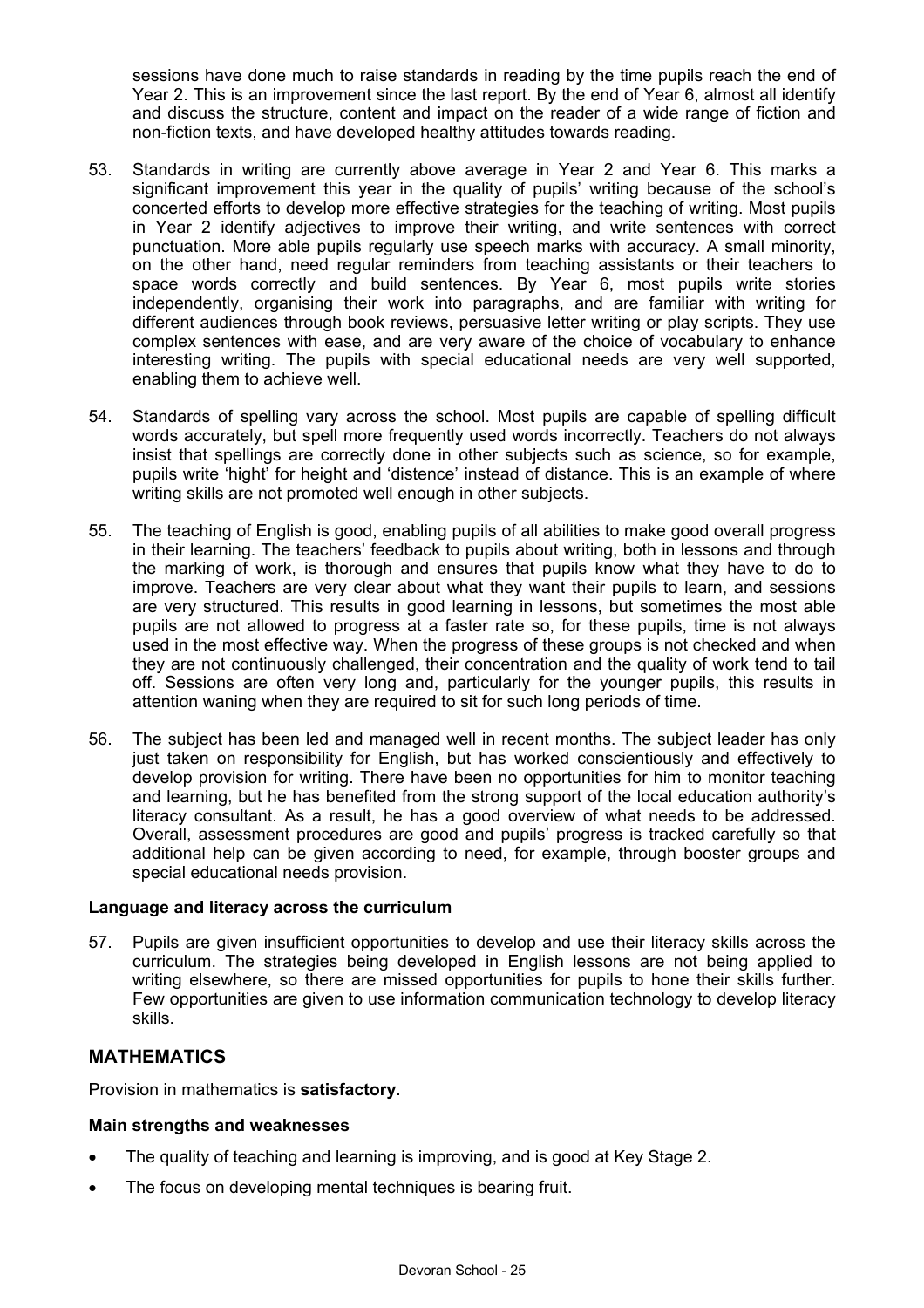- Analysis of test results is being used well to correct areas of weakness.
- The teachers' marking does not always highlight or correct erroneous answers.

### **Commentary**

- 58. The national test results for pupils at the end of Year 2 were slightly above the national average in 2004. Results have fallen over the last two years, but the most recent results were still markedly better than those at the time of the last inspection, indicating an overall improvement trend similar to that seen in most schools. The inspection findings indicate that standards are average at the end of Year 2 and pupils are achieving satisfactorily. Standards are, however, improving and are above average in Year 1.
- 59. The test results at the end of Year 6 in 2004 were very close to the national average. Although the results reached high points in 2000 and 2002, the overall improvement since the last inspection has been marginal and less than in most schools. However, the inspection findings indicate that standards are improving once again. They are now above average in Year  $\overline{6}$  and pupils are achieving well.
- 60. As a result of the fluctuations in the results over the past few years, the school has started to put strategies in place in order to raise standards. Test results are analysed and weak areas are being strengthened. For example, the recent focus on developing pupils' mental agility is starting to bear fruit. Lesson observations and analysis of work confirm that standards are starting to rise and that due emphasis is given to each area of mathematical learning. In most classes, tasks are modified appropriately to suit pupils of different abilities. The school is working well towards reinstating the standard of provision found at the time of the previous inspection.
- 61. The quality of teaching and learning is satisfactory at Key Stage 1 and good at Key Stage 2. Teachers show good understanding of the National Numeracy Strategy and adapt it well to their pupils' needs. They use whole class-sessions well at the start of lessons to check pupils' knowledge and then extend their understanding by the use of a mixture of questions and information which help pupils to think and to reason for themselves. Teaching assistants give less able pupils good support, which enables them to remain confident and well focused. All teachers expect their pupils to behave well and pay attention and this creates an atmosphere where pupils are ready and able to learn. The concluding session for each lesson is usually used well and pupils are often asked how confident they feel that learning intentions have been achieved. Pupils with special educational needs are supported well in class. Tasks are usually well adapted for their needs and are often related to the targets on their education plans. This ensures that they achieve as well as their classmates. Resources are usually used well to help pupils understand new concepts. During the inspection many tasks were interesting and pupils were engrossed.
- 62. Analysis of pupils' work across the school indicates that some teachers rely heavily on worksheets and workbooks which, while satisfactory, are not exciting. The degree of challenge introduced by teachers varies. This is partly because formal assessment does not yet predict what pupils' attainment should be at the end of each year throughout the school and pupils do not have group or individual targets to work towards. Also, while teachers' marking indicates whether they feel a learning intention has been attained, some teachers do not show where errors have occurred and, in a few cases, marking is slipshod. There are few examples in books of teachers giving forward challenge to inspire pupils to improve.
- 63. The co-ordinator has been appointed recently and while enthusiastic and having well-defined intentions, has several other responsibilities with the result that the quality of leadership and management are only satisfactory at present.

# **Mathematics across the curriculum**

64. The development and use of pupils' mathematical skills across the curriculum is satisfactory. Pupils record scientific findings in chart and graph form and they are aware of dates in history but, at present, mathematical knowledge and development of skills tend to be useful adjuncts to other subjects rather than being planned for regularly.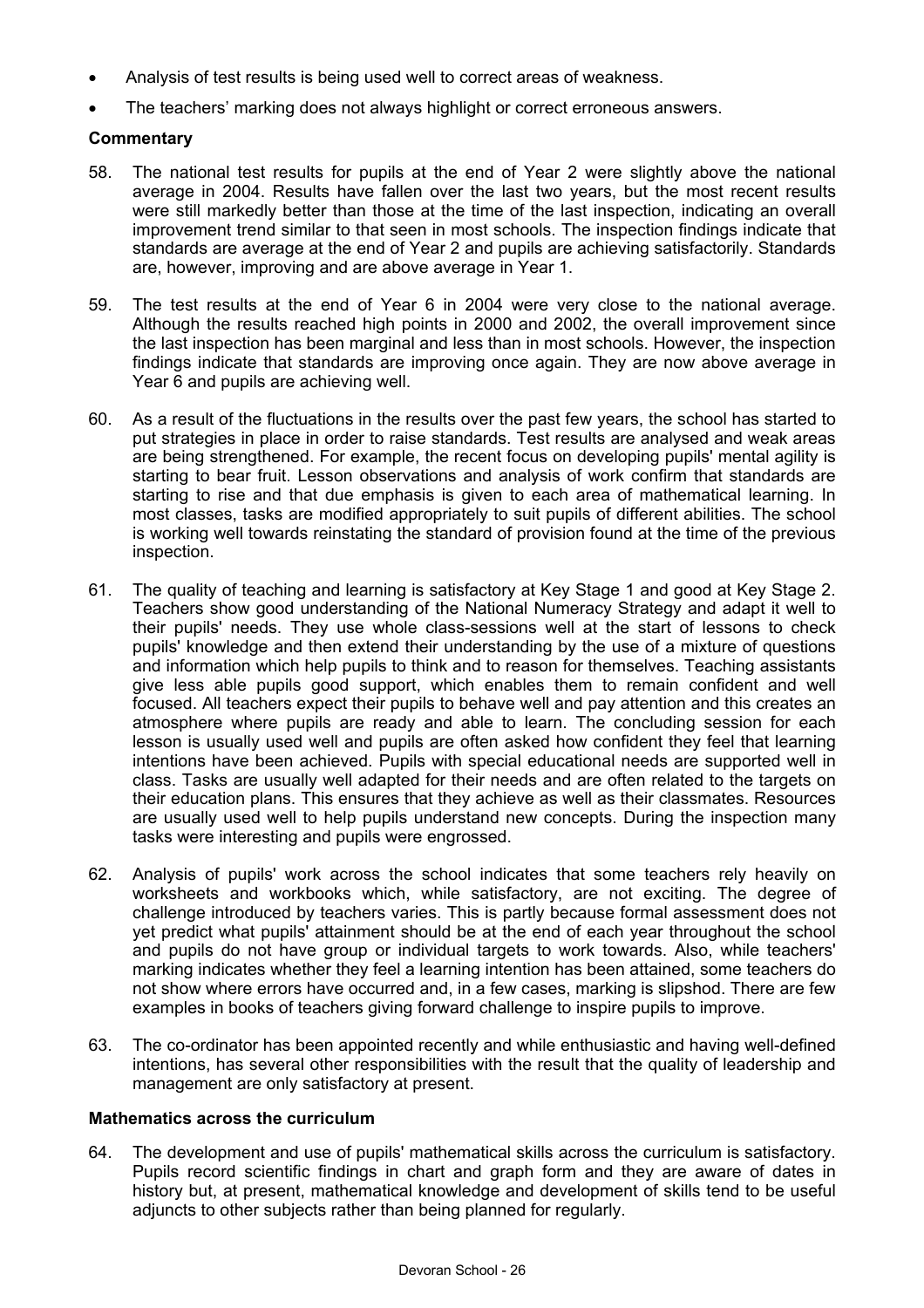# **SCIENCE**

Provision in science is **good**.

#### **Main strengths and weaknesses**

- Pupils make good progress in their scientific learning as a result of the good development of scientific skills.
- The quality of teaching is good and pupils learn well through direct experience.

### **Commentary**

- 65. The high standards in science seen at the last inspection have been maintained. Pupils achieve well throughout the school. Current standards in Year 2 broadly reflect the results of the statutory teachers' assessments in science in 2004, which were above average. The national test results for pupils at the end of Year 6 in 2004 were above the national average and have improved at a similar rate to most schools since the last inspection. Inspection findings indicate that standards are above average. Pupils with special educational needs do well in all years because of the effective support they receive.
- 66. The good standards attained by pupils are as a result of the emphasis placed on the development of scientific skills through many opportunities for pupils to learn through direct experience. Throughout the school, pupils are given many opportunities to plan investigations and engage in practical work. During the inspection, for example, pupils In Year 1 used their own categories to sort a range of materials according to their observable properties and their knowledge of Venn diagrams to help them classify the groups. Pupils in Class 5 were aware of the need for tests to be fair, and recognised the deficiencies of the investigation they carried out on insulating materials. By Year 6, pupils record their observations using graphs, and are beginning to draw general conclusions from their observations.
- 67. The teaching is good, and teachers have secure subject knowledge and the confidence to allow pupils to experiment. Pupils are encouraged to predict what will happen and then learn from their observations, rather than be told the answers. In Class 5, this was done particularly well when pupils thought that the best insulator would allow the ice to melt the quickest, and then they discovered the opposite. After clear discussion, they appreciated that the function of an insulator was not just to keep things warm. In this lesson, there was good learning through direct observation, making pupils adjust their initial hypotheses. Pupils are very familiar with correct scientific language as teachers use it well. Pupils are encouraged to think about what they are doing in a scientific way, so they can explain what they have discovered. This very good emphasis on the development of scientific skills has a positive impact on pupils' learning in the subject and the standards they achieve. However, there are weaknesses in the recording of experiments, and the good strategies in place in English lessons to improve the quality of writing are not transferred to science.
- 68. Leadership and management of the subject are satisfactory. The subject is not a priority for development at present, so there have been no recent initiatives. The acting headteacher is subject leader and currently has a very heavy workload. However, she is very aware of standards in the subject, and does a careful analysis of test results to check where weaknesses lie. Assessment procedures are satisfactory, and the subject leader tracks pupils' progress and overall trends for the subject. There is some use of information communication technology to support learning in the subject, for example, when Class 6 use sensors to monitor temperature change. However, this isn't a regular occurrence. Mathematical skills of recording using charts and graphs are used well, and pupils learn to read scales such as those on a thermometer.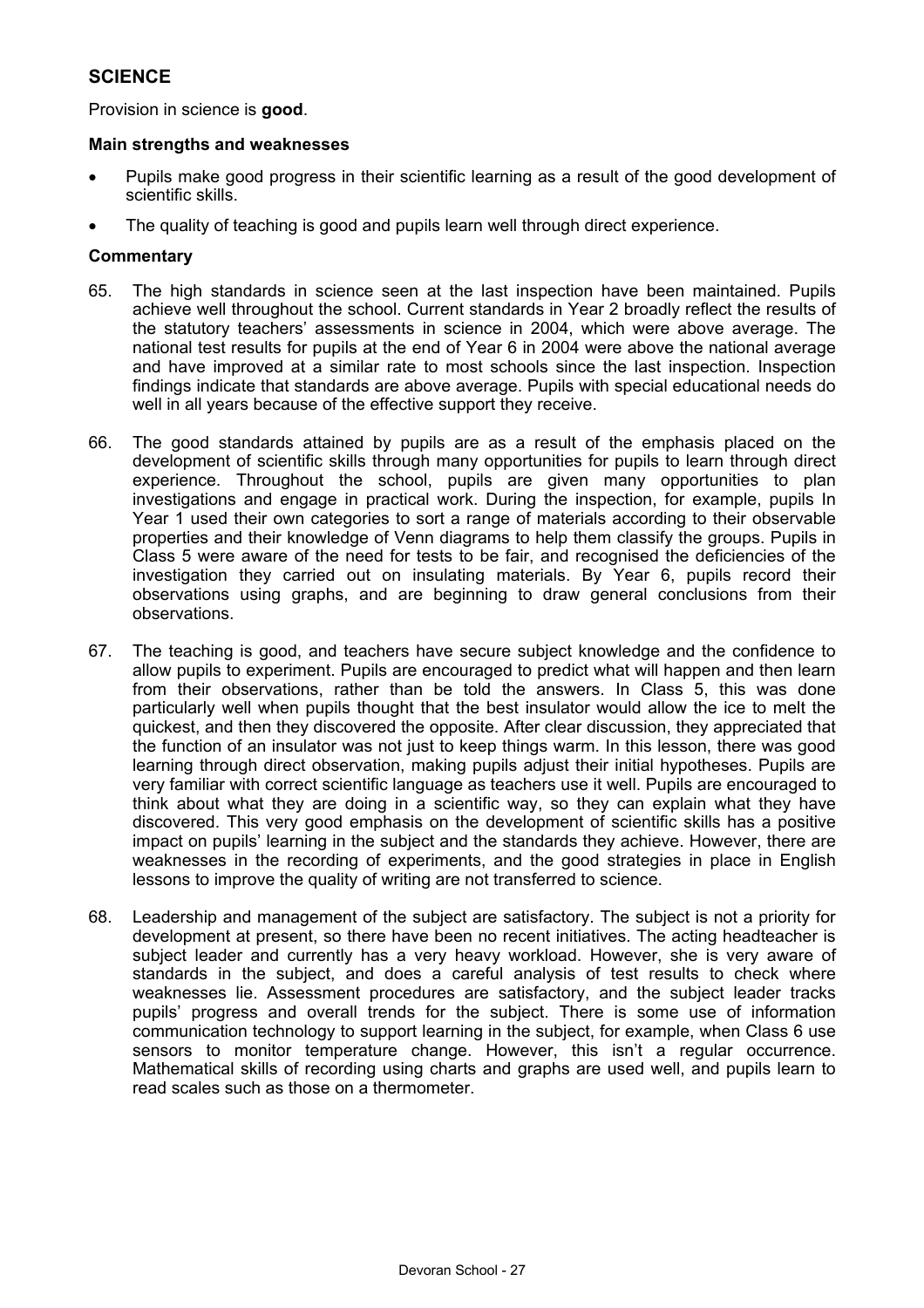# **INFORMATION AND COMMUNICATION TECHNOLOGY**

Provision in information and communication technology is **satisfactory.** 

#### **Main strengths and weaknesses**

- Good leadership and management at various levels has enabled the school to overcome setbacks and improve its provision for information and communication technology.
- Teachers provide good models for the pupils as they are skilled in using new technology and make effective use of it as a teaching aid in many lessons.
- Although the teachers manage their lessons very well and pupils' attitudes and behaviour are very good, the cramped conditions of the computer room impede pupils' learning.
- The new scheme of work provides a good structure for the teaching of information technology skills, but does not relate sufficiently to work being undertaken in other subjects.
- Pupils do not yet have enough opportunity to develop and apply their skills in information and communication technology across the curriculum.

#### **Commentary**

- 69. The school has made significant efforts to improve its provision for information and communication technology since the last inspection. The overall improvement has been good, but it has been hard won, and the school recognises that it still has more to do in order to make the overall provision in this subject good.
- 70. Pupils are reaching standards which are commensurate with those expected for their age by the end of Year 2 and Year 6, and their achievement throughout the school is satisfactory. There is a satisfactory balance to the curriculum, all aspects of which are now being taught. Pupils show greatest confidence in exchanging and sharing information, for example through presenting information using a word processor or page layout program, and in finding things out, for example through the Internet. Skills are developed satisfactorily as the pupils move through the school. Pupils in Year 6, for example, show better ability to set out text in an attractive way for different audiences than pupils in Years 3 and 4. Their chequered past experiences, which have included times when the school has been without the use of computers, have resulted in slower development of the pupils' abilities to develop ideas, and to review, modify and evaluate work as it progresses. The restricted availability of computers also makes it difficult for pupils to spend much time on a specific project, or to modify successive drafts of a piece of work.
- 71. The quality of the teaching varies from good to satisfactory. It is satisfactory overall. A wellorganised programme of training has helped teachers to improve their skills. All of the teachers show good personal competence in using information and communication technology, and are conversant with the software available for the pupils. Teachers manage their lessons very well in the cramped computer room, ensuring that all pupils have equal access to the computers and that standards of behaviour are good. They ensure that pupils of different abilities are given tasks of differing complexity. All staff use a commercial Internet-based scheme for their lesson planning. Whilst this has its strengths, in that it ensures systematic development of skills and provides a means for assessing pupils' levels of competence in the subject, it also introduces inherent weaknesses into the teaching. Many of the skills-based tasks have little relevance to work being undertaken in other subjects, resulting in missed opportunities for pupils to enhance their learning in other areas. Lessons are also highly structured, allowing little opportunity for more able pupils to extend their learning or for given topics to be followed up at a later date. Teachers now have a mechanism for assessing pupils' attainment within the subject, but some of the assessment tasks are superficial and teachers' assessments over-optimistic.
- 72. Pupils' learning and achievement are both satisfactory, but are impeded by the confines of the computer room, which make it difficult for pupils to develop work of any great complexity because they have to take turns in sharing the computers and have so little time at the keyboard. That they make progress at all under such conditions is due to the very good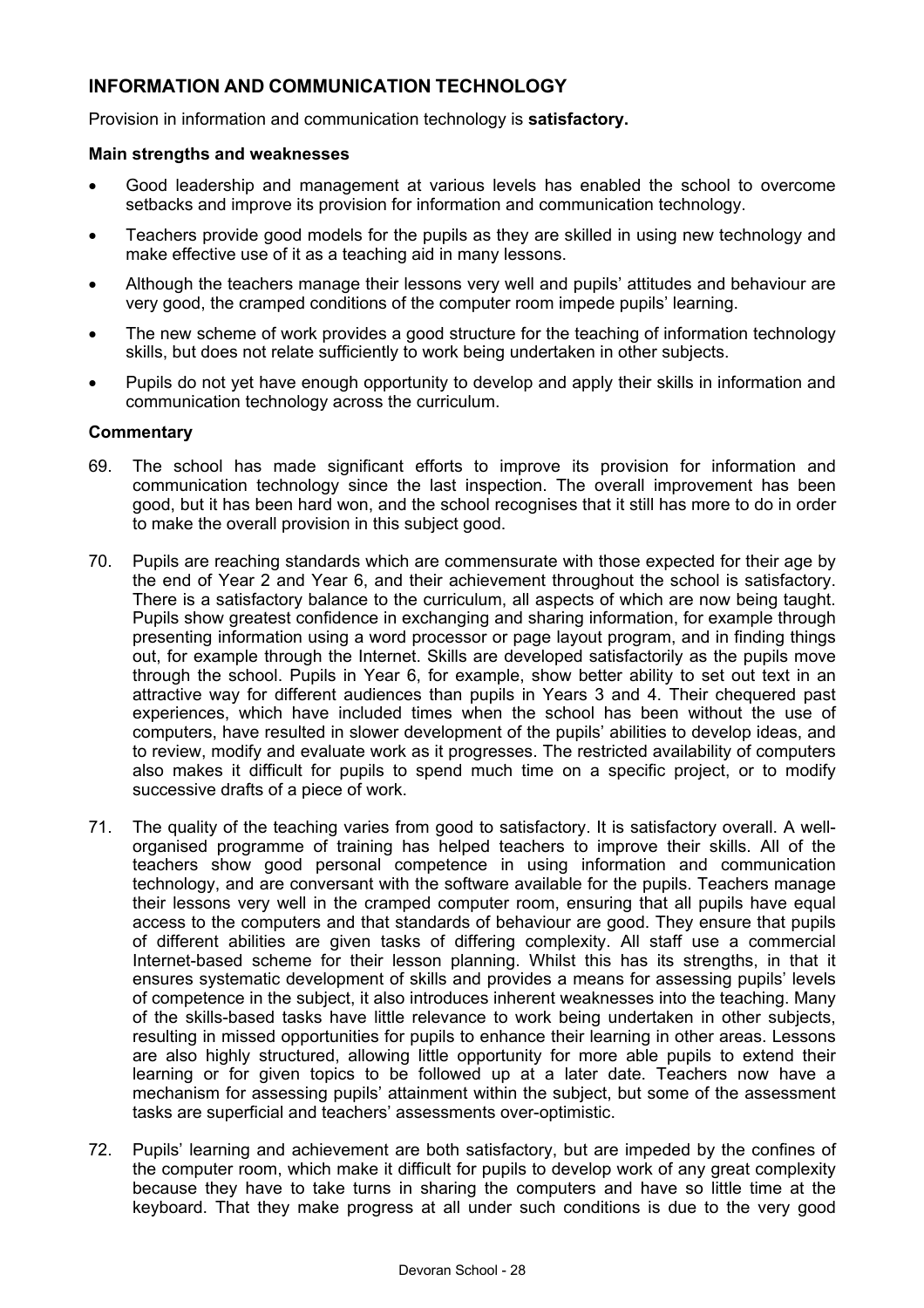attitudes and behaviour shown by almost all pupils. They are very cooperative, listen well, take turns at using the keyboard, and collaborate very well with each other.

73. Leadership and management of the subject have been good. The co-ordinator, headteacher and governor with responsibility for information and communication technology have not let adversity defeat them. They have dealt with many frustrations along the way, including one provider which went out of business, another that was unable to fulfil the school's requirements, and several occasions when all of the information held on the computers disappeared. The school's resources have improved to an acceptable level, and the computer room, despite its inadequacy in terms of size and layout, is a significant improvement on what was previously available and the best the school can arrange within the current accommodation. Training has been provided, the curriculum improved, and a sensible and viable plan for the future drawn up. There is also good involvement of the governing body, with the subject link governor monitoring the school's situation closely. The good use of the laptop computers provided for each teacher, the two recently installed interactive whiteboards, and the newly acquired digital projectors for other classrooms have all helped to broaden pupils' awareness of how information and communication technology can be used as a tool for learning. A well-trained teaching assistant provides good support for teachers each afternoon, ensuring the right programs are available, providing assistance during lessons, and sorting out the many glitches which still occur with the equipment.

#### **Information and communication technology across the curriculum**

74. The development of pupils' skills and use of information and communication technology across the curriculum is satisfactory, but remains an area for further development. The teachers themselves are making increasingly good use of new technology within lessons, through use of either the interactive whiteboards or the digital projectors. In this way, they raise pupils' awareness of how a wide variety of computer programs or information from the Internet can enhance their learning in many subjects. In a geography lesson for pupils in Years 4 and 5, for example, the Internet was used effectively to research up-to-date information on the weather. The weaknesses lie in the lack of access which pupils have to computers and the fact that information technology skills are rarely taught within a context which relates to work being undertaken in other subjects. Although each class has the opportunity to use the computer room in the mornings, in addition to their weekly session for skills teaching in the afternoon, the morning sessions are not often used because of the cramped working conditions. Pupils have very little opportunity to produce extended pieces of work using computers or to choose to use computers to present their work, if they feel this to be appropriate. The potential for improving the quality of pupils' writing, for example, by producing successive drafts on a word processor and using tools such as the spellcheck facility to improve the accuracy of their spelling, is not exploited sufficiently. Subject coordinators are rightly expected to identify how information and communication technology should be used within their own subject areas, but little progress has been made with this new expectation, which features as an area for development within the current school development plan.

### **HUMANITIES**

The organisation of the timetable during the week of the inspection provided little opportunity to observe direct teaching in either **geography** or **history** and no judgement has been made about the overall provision in these subjects. Pupils' books, work on display and evidence in the coordinator's file were scrutinised, and discussions were held with staff and pupils. Brief visits were made to two geography lessons.

75. It is evident that interesting work takes place in both **geography** and **history**, and there are indications that good aspects commented on in the previous inspection continue to form part of pupils' experiences. Teachers use practical methods to engage pupils' interest, for example, getting pupils to form a human timeline to illustrate the concept of chronology in history or making use of the outside environment to investigate work in geography. Fieldwork activities within the local environment are planned for pupils throughout the school, and pupils in Years 3 to 6 also have the opportunity to enrich their geographical understanding on residential trips. Displays in classrooms indicate that much has been learnt about the ancient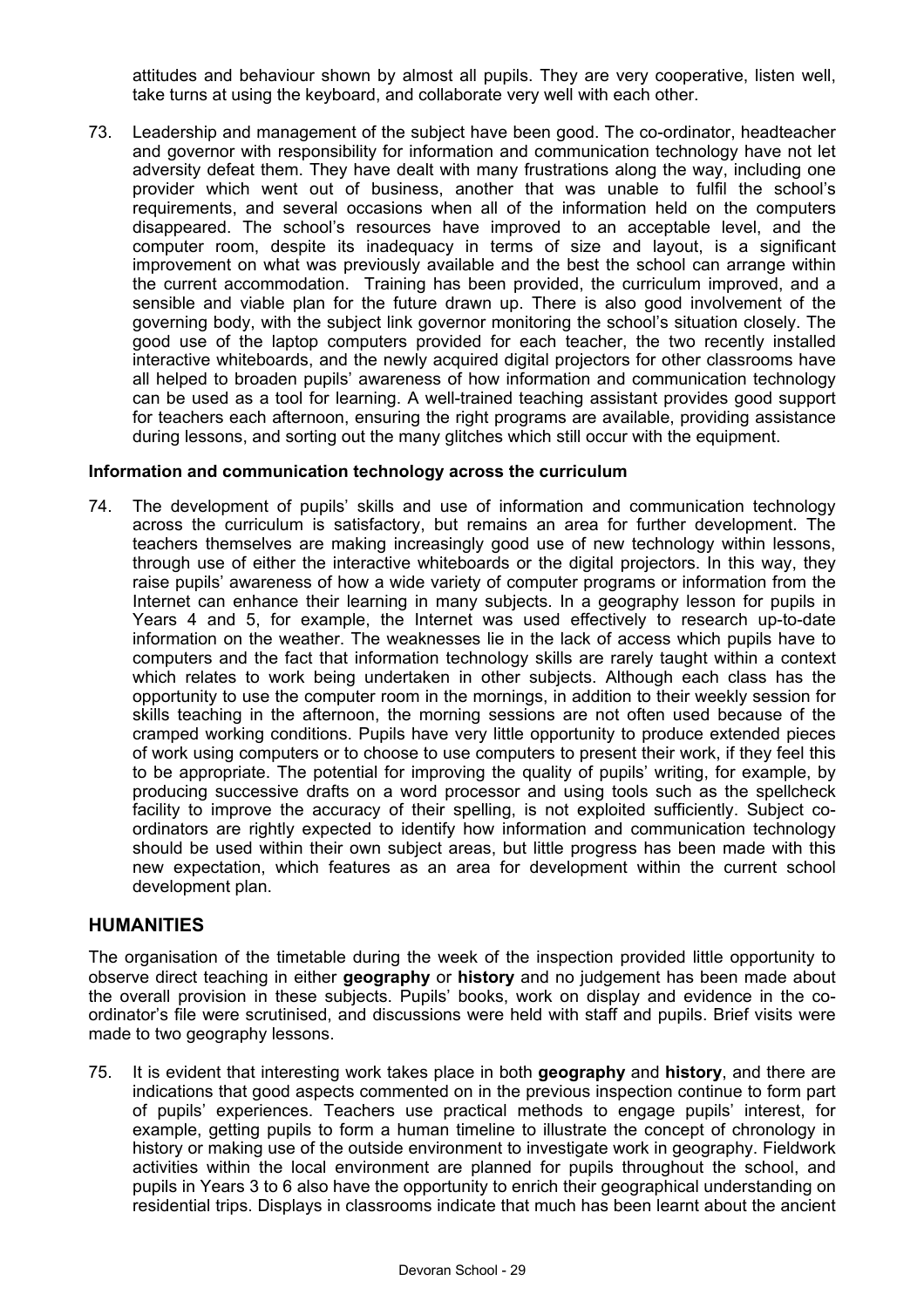Egyptians, and pupils delight in recalling some of the gory details of how to mummify a body. Teachers make good use of local circumstances to develop pupils' awareness of the need for sustainable development and stewardship of the earth's resources. A large, attractive display in the class for pupils in Years 3 and 4, for example, contains pupils' thoughtful designs for an environmentally friendly school, a topical subject given the school's impending move to a new site. Resources for geography have improved since the last inspection, with a central resource area containing resources for all topics.

- 76. The quality and quantity of the recorded work in pupils' exercise books is somewhat disappointing and does not provide a full reflection of all the pupils have learnt or their and their teachers' enthusiasm for the subjects. In Key Stage 2, for example, pupils' books contain only five pieces of work on ancient Egypt, representing their recorded output for one term. The marking of pupils' work does not reflect the good standard of marking in English and gives little indication of what pupils need to do to improve. Very little attention is given to the quality of pupils' writing, which is significantly inferior to the quality produced in English lessons. These weaknesses reflect the fact that not enough thought has gone into developing cross-curricular links with other subjects, particularly English and information and communication technology, resulting in insufficient time being devoted to them for pupils to have the chance to produce work of high quality.
- 77. Recent awareness of the need to develop the role of subject co-ordinator has resulted in a clearer understanding of what is expected in terms of leadership and management. The coordinator is well organised, and documentary evidence shows an awareness of how both subjects can be developed. Time has been scheduled, as part of a two-year cycle of monitoring and evaluation, for the co-ordinator to scrutinise pupils' work and teachers' planning and to observe teaching in other classes but, because the cycle has only recently been introduced, none of these activities have taken place. The quality of leadership and management is satisfactory at present, but shows potential for improvement.

### **Religious education**

Provision in religious knowledge is **satisfactory**.

#### **Main strengths and weaknesses**

- The allocation of time for the subject has improved and is now sufficient to meet the demands of the locally agreed syllabus.
- Teachers provide pupils with a good variety of learning experiences and make good use of visits and visitors to promote pupils' learning.
- Assessment procedures are not fully developed.

#### **Commentary**

78. Since the last inspection, more time has been allocated for religious knowledge, and teachers are confident to teach the subject. Standards of attainment now meet the requirements of the locally agreed syllabus, and pupils' overall achievement is satisfactory. Pupils learn about the major world faiths, and consider the similarities and differences between the religions. By Year 2, pupils are familiar with Christian and Hindu stories. Pupils know that religions have different types of buildings for worship, and books that are special to them. By Year 6, pupils are suitably informed about a number of world religions, successfully understanding many aspects of the Christian, Sikh, and Jewish faiths. Pupils know that all religions have distinctive traditions and life-styles and, for example, pupils in Year 5 can identify the important features of a synagogue, while pupils in Year 3 appreciate the main features of a church. Pupils in Year 6 are increasingly aware of the various texts that are important to different peoples, and they recognise the importance of the Bible to Christians and the Torah to Jews. Pupils are aware of the need for love and understanding in their dealings with others, and they recognise in particular the importance of the need for tolerance of differences within their own community. Pupils in Class 4 appreciated the spiritual nature of the church as they entered it in silence and sat quietly experiencing the peace of their surroundings.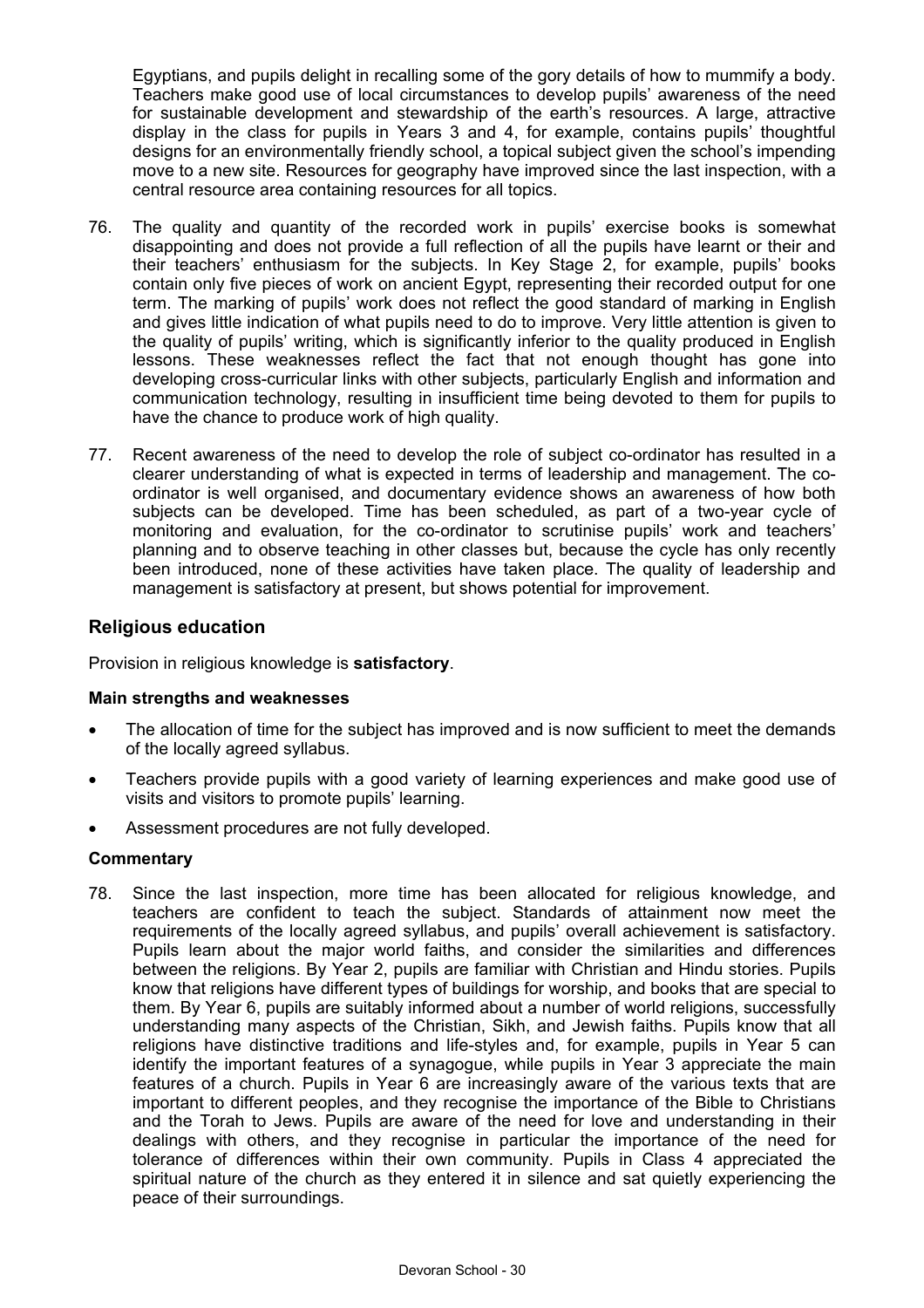- 79. The teaching is satisfactory, enabling pupils to make sound progress. Teachers arouse the pupils' interest through a variety of learning experiences, such as making use of religious artefacts and visits to the local church. Pupils learn facts about different religions and begin to identify the similarities and differences between them. However, there are few opportunities for pupils to explore the deeper meanings behind the religions. There are limited opportunities to use the writing skills developed in English lessons, as recording tasks do not involve writing at length.
- 80. Leadership and management of the subject are currently satisfactory. The subject leader is away from school at present, and the headteacher is maintaining an overview of the subject. It is evident that a lot of hard work has gone into ensuring that all teachers teach the requirements of the syllabus to ensure that standards have risen. However, assessment procedures are yet to be fully developed. Good use is made of visits and visitors to the school, and when it is not possible to visit different places of worship, effective use is made of information and communication technology through 'virtual tours' of religious buildings.

## **CREATIVE, AESTHETIC, PRACTICAL AND PHYSICAL SUBJECTS**

The organisation of the timetable during the week of the inspection provided little opportunity to observe direct teaching in any of the subjects in this curriculum area and no judgement has been made about the overall provision in these subjects. Discussions were held with pupils and staff, the limited amount of available work was scrutinised and brief visits were made to one art and design lesson and two physical education lessons.

- 81. There are indications that some of the good features mentioned in the previous inspection report regarding the school's provision for **art and design** and **design and technology**  continue. Pupils talked enthusiastically about their last art project week, an annual event funded by the parent-teacher association, during which six artists visited the school and worked with the pupils in their lessons. Pupils in Year 3, for example, completed screen paintings of the church. Stimulating art displays in the classes for pupils in Years 4 and 5 provide evidence of some good-quality work in the style of Picasso. The displays also demonstrate how effective discriminating use of a digital camera can be in celebrating pupils' work and providing pleasing and helpful reminders of what pupils have been studying. A well-presented display of work by pupils in Year 2 provides a good example of how work in different subjects can be combined successfully to enhance pupils' learning. A project to design and make stick puppets not only developed pupils' skills of planning, designing and making in design and technology, but provided a useful context for writing instructions in English, and presenting information using information and communication technology. However, more could be done to provide more cross-curricular planning centred around these two subjects. The brief visit to an art lesson for pupils in Years 5 and 6 revealed a group of interested pupils absorbed by an imaginative exploration of the art of Andy Warhol and further indication of the teachers' good personal expertise in information and communication technology. Pupils were, however, unable to follow up the exploration of transforming digital images in any depth, as the only available computer for the whole class to use was the teacher's own laptop.
- 82. There are, however, indications that the time allocated to these two subjects adversely affects pupils' overall achievement. The teachers' timetables indicate that 45 minutes a week is allocated to art and design in Years 1 and 2 and an hour in Years 3 to 6. This time allocation, however, alternates on a half-termly basis with design and technology. Discussions with pupils indicate a hesitant and sketchy knowledge of famous and local artists. Pupils' sketchbooks contain little evidence of the breadth or depth of work envisaged in the programmes of study of the National Curriculum, and opportunities for pupils to produce three-dimensional and larger-scale work are rare. Whilst there is clearly some goodquality teaching in both subjects and pupils are producing some good-quality work, there is insufficient opportunity for pupils to develop a wide range of skills and a real depth of knowledge and understanding. Both subjects have been without a full-time co-ordinator for some time because of changes in staffing. However, appropriate plans have been made for teachers to take over the leadership of both subjects, and a useful induction period is being served before they can take over full responsibility.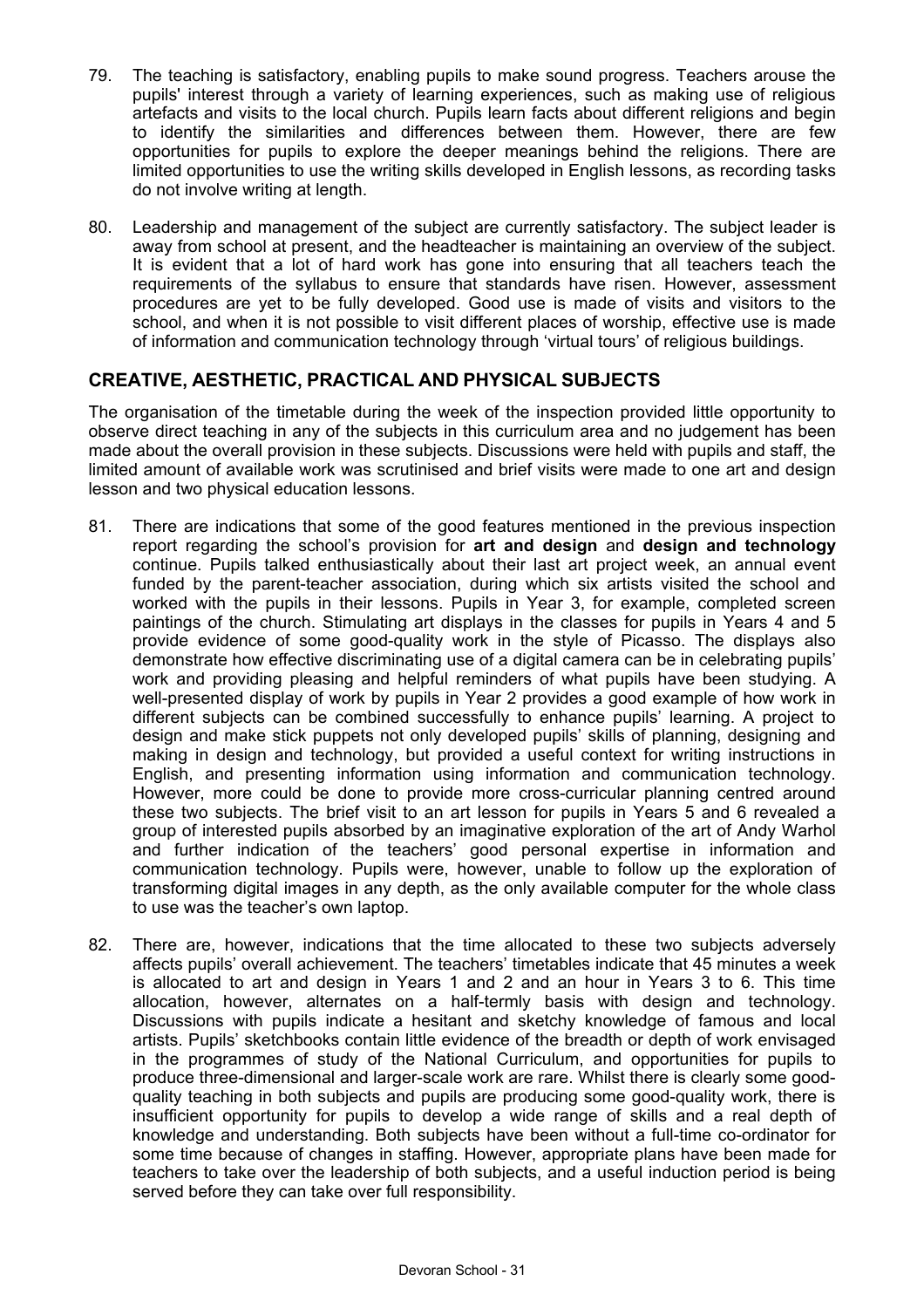- 83. **Music** also suffers from a shortage of teaching time, with music lessons for pupils in Years 3 to 6 alternating each week with swimming lessons. There are, however, good opportunities for pupils to gain additional experience in music. Instrumental tuition is available during the week, and pupils who play instruments, whether learning at home or at school, perform in front of parents and pupils in Year 2 before the end of the school year, to help these pupils decide whether or not they wish to start learning an instrument in Year 3. Occasional concerts, participation in workshops and whole-school musical productions provide good enrichment of the formal curriculum. Pupils have a singing practice each week, and the standard of singing observed during the inspection in assemblies was good, with very good participation of pupils throughout the school.
- 84. All of the indications are that the school continues to provide many good opportunities for pupils in **physical education**, despite the limitations of the school not having its own school playing field. The subject is led and managed well by an enthusiastic and dedicated coordinator, who brings significant additional expertise to the school with his previous experience of teaching outdoor and adventurous activities. The school endeavours to provide two hours of physical education per week for the pupils, in line with the government's recommendations. The teaching programme covers all aspects of the programmes of study of the National Curriculum, and a strong emphasis is given to swimming, achieved with the helpful cooperation of parents and staff, as pupils who go swimming each week arrive back at school an hour after the normal school finishing time. The school's records for swimming indicate that pupils reach high standards in this discipline, comfortably exceeding the national expectations. Photographic displays of pupils in Years 4 and 5 performing balances indicate that pupils achieve above average standards in this aspect. The school has also enabled a few pupils to participate in an incentive scheme for gifted and talented pupils.
- 85. Brief observations made at the start of a dance lesson in Year 2 and the end of a lesson for pupils in Years 3 and 4 revealed some very good features in the teaching. Whilst pupils in Year 2 were changing for their dance lesson, the teacher projected images of the pupils taken during the previous week's lesson, and then used these pictures to discuss features of the previous week's performance and what she was looking for in the coming lesson. This not only motivated the pupils, who were delighted at seeing the pictures, but provided a very effective start to the lesson. The key feature of the lesson for pupils in Years 3 and 4 was the excellent discipline as pupils responded immediately to the teacher's instructions and performed their sequences with studied concentration. The lesson then finished with a cooling down session, expertly led by one of the pupils, with all of the other pupils following her crystal-clear instructions.
- 86. The school runs a very good programme of extra-curricular sporting activities, with large numbers of pupils, at times over a third of those in Years 3 to 6, coming to school early on two mornings a week for cross-country running and staying behind two nights a week for team sports such as rugby, football, cricket and netball. Occasionally, opportunities are provided for pupils to participate in activities such as climbing and ice-skating. There is excellent commitment from some staff towards these activities, as well as very good involvement of parents. The enthusiasm generated by these events percolates through the school, having a very positive effect on pupils' attitudes. The school participates in tournaments, such as a summer kwick-cricket festival, and sporting fixtures against other schools. A very good partnership with the local secondary school also brings the involvement of students in Year 10, who help out with the after-school clubs on one evening a week. Participation in an African Dance workshop has contributed to pupils' achievements in dance and enhanced their cultural development. Residential visits also provide pupils with the opportunity to participate in outdoor and adventurous activities.

# **PERSONAL, SOCIAL AND HEALTH EDUCATION AND CITIZENSHIP**

87. Provision for pupils' personal, social and health education and citizenship is largely informal at present, but the principles and values of good citizenship are implicit in the life and work of the school. They are seen clearly in the very good relationships that exist and the good role models that adults present. Pupils are given increasing responsibility in this process. They formally exchange views through representatives on the school council and are consulted on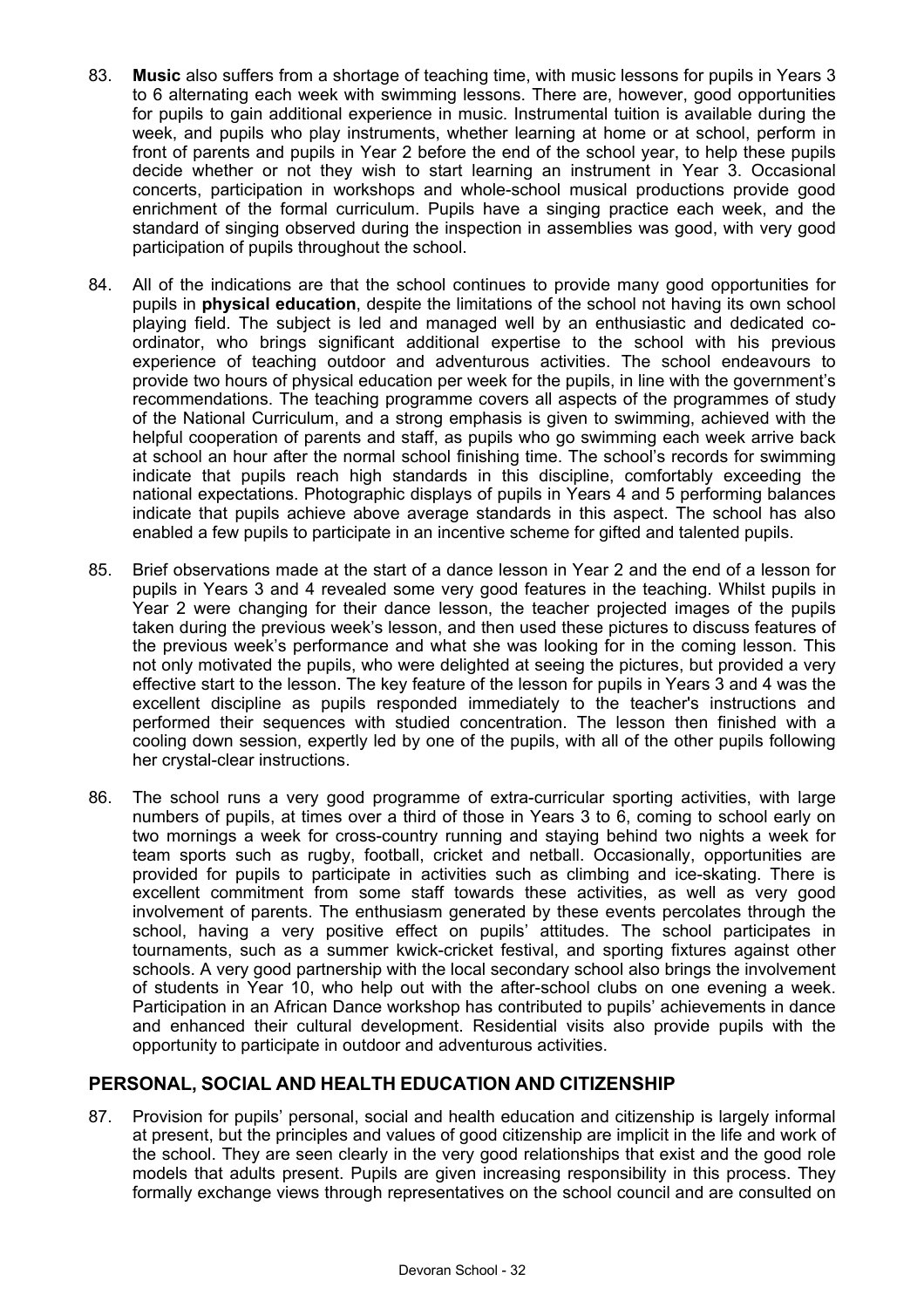important issues such as the appointment of a new headteacher. There is a growing understanding of democracy and why society operates within a system of rules and laws.

- 88. Pupils are encouraged to express opinions and to consider the views of others, and they have a lively sense of responsibility towards others and to the community. No circle times were observed and there is no set programme, but pupils have a well-developed sense of their own worth and a good understanding of how their actions affect others. An interesting experiment in Class 5 trains pupils to consider problems from a philosophical point of view, and this develops clear and logical thinking about issues such as the fact that we feel more strongly about the fate of people we know and love than about those we have not met.
- 89. Overall, pupils have a good understanding of the values and responsibilities involved in citizenship and are developing a sensitive appreciation of the feelings and respect that make up good personal and community relationships.